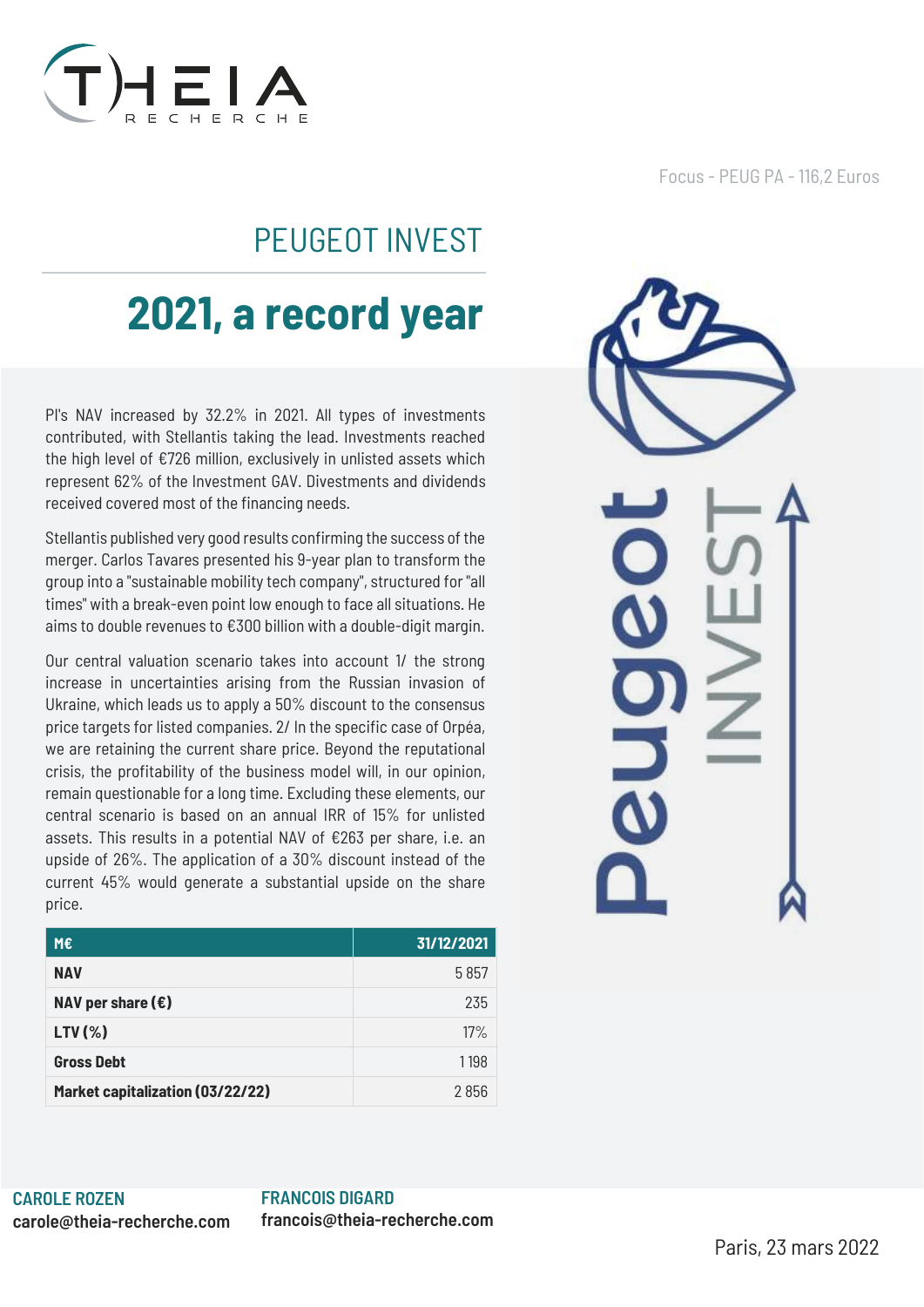#### Table of contents

| PI in pictures                                         | 3  |
|--------------------------------------------------------|----|
| A year marked by strong asset appreciation             | 5  |
| NAV boosted by all types of investments                | 5  |
| <b>Focus on Stellantis and Orpéa</b>                   | 8  |
| Stellantis: heading for 2030                           | 8  |
| Orpéa : more regulations and controls expected         | 11 |
| <b>Update of our 3 scenarios</b>                       | 14 |
| Central scenario: market takes into account PI changes | 16 |
| Conservative scenario: status quo                      | 17 |
| Optimistic scenario: profound change in perception     | 18 |
| <b>Risk of conflicts of interest</b>                   | 22 |
| <b>Disclaimer</b>                                      | 22 |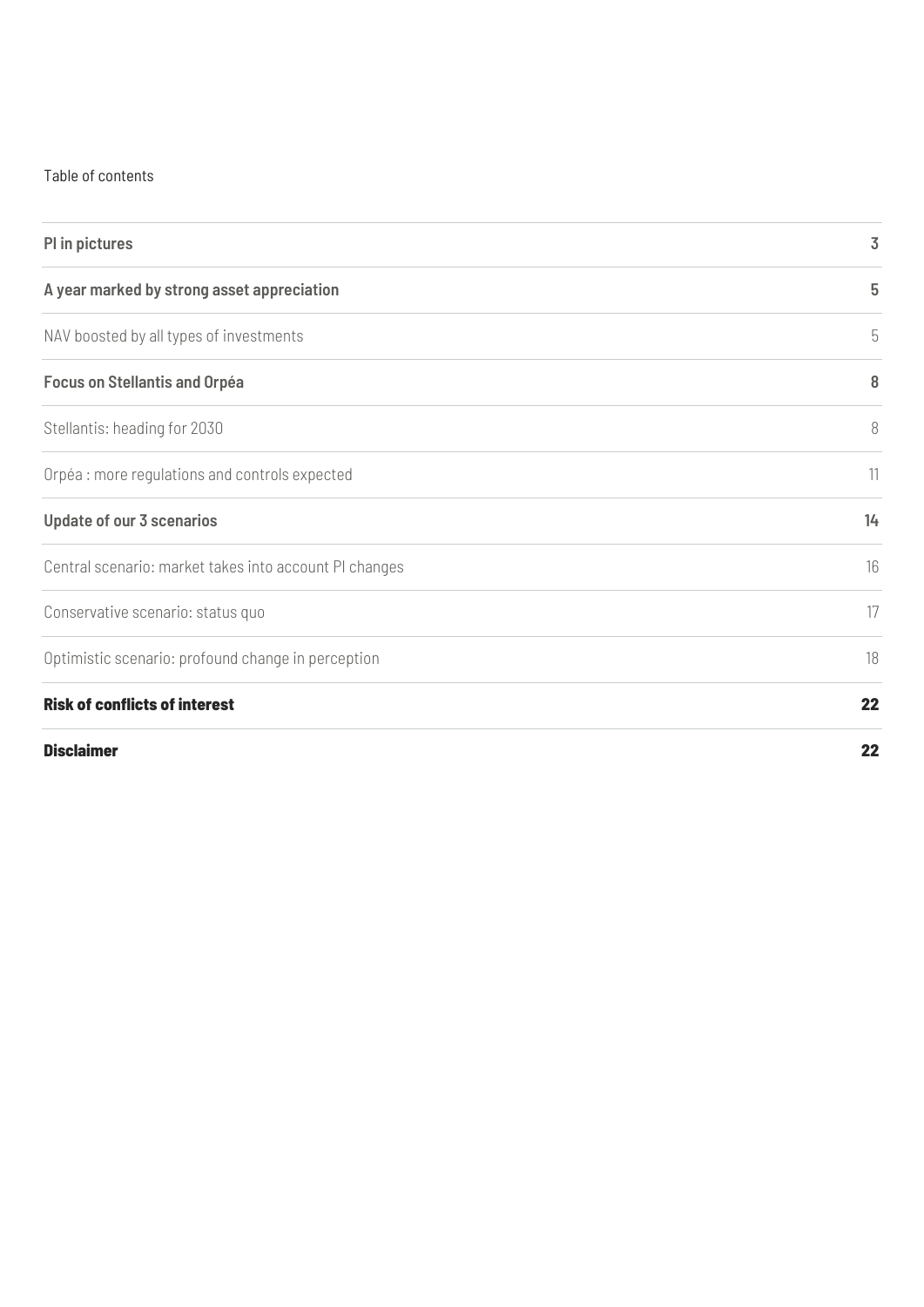

## <span id="page-2-0"></span>PI in pictures

#### Chart 1 : 10-years PI share price



#### Chart 2 :ABR 2021 of IP by asset type



#### Chart 3 :Historical discount and NAV over 10 years





#### Chart 4 : Evolution of unlisted assets



Chart 5 : Listed vs. unlisted in the Investment SBA\*.



#### Chart 6 : European Peer Discounts/Premiums



\* Price at 12/31/21 compared to published 2021 NAV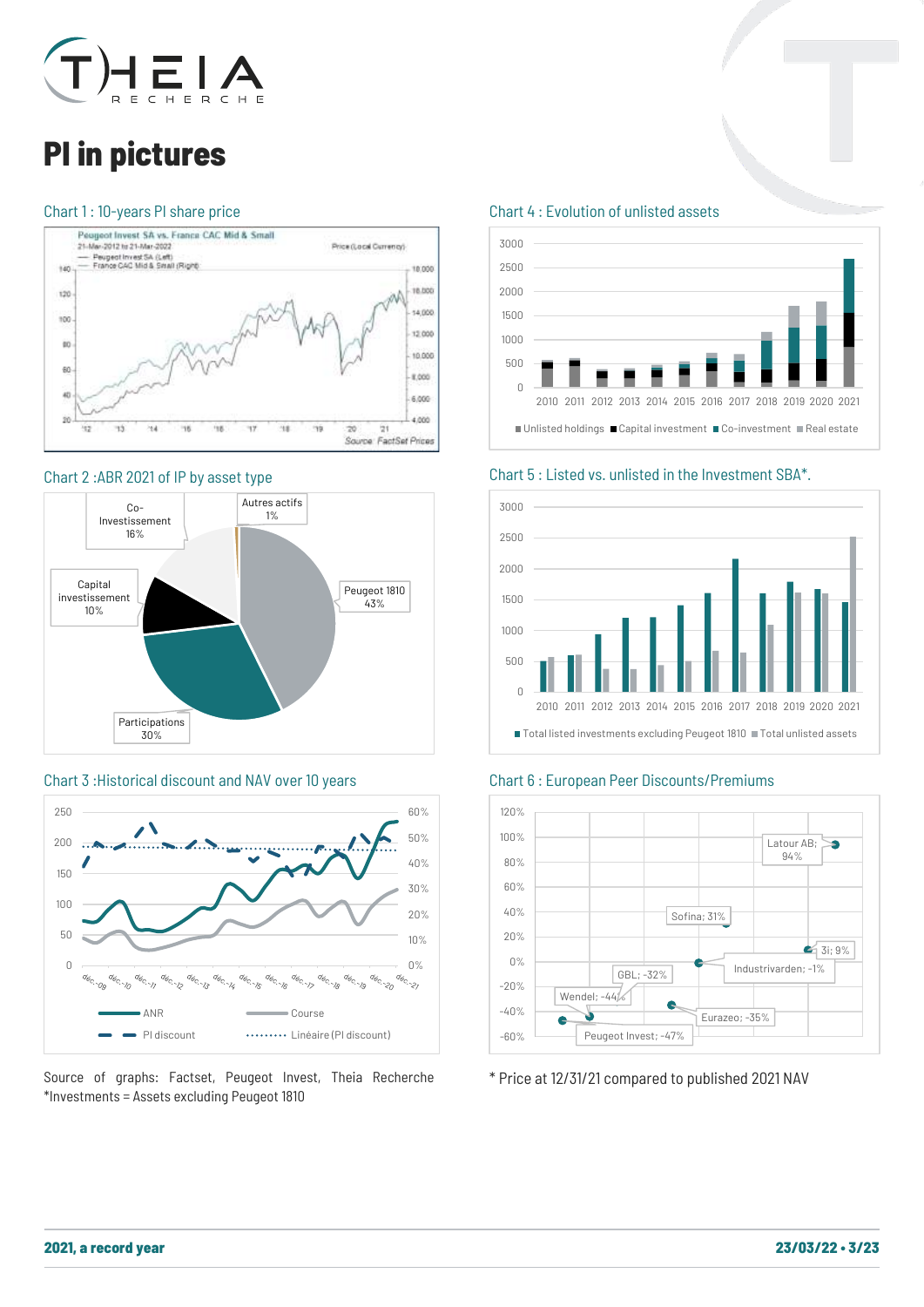

#### Table 1 : Published NAV of Peugeot Invest as of 12/31/2021

|                                                                                                                                                                                                                                                                                                                                                                                                                                                                                                                                                                                                                                                                                      | 31/12/2021        | Value (M€) |
|--------------------------------------------------------------------------------------------------------------------------------------------------------------------------------------------------------------------------------------------------------------------------------------------------------------------------------------------------------------------------------------------------------------------------------------------------------------------------------------------------------------------------------------------------------------------------------------------------------------------------------------------------------------------------------------|-------------------|------------|
|                                                                                                                                                                                                                                                                                                                                                                                                                                                                                                                                                                                                                                                                                      | <b>Stellantis</b> | 3740       |
|                                                                                                                                                                                                                                                                                                                                                                                                                                                                                                                                                                                                                                                                                      | Faurecia          | 196        |
| Peugeot 1810 (76.5%) - A<br>Lisi (total)<br><b>SEB</b><br>Safran<br>Orpea<br><b>CIEL</b><br><b>Tikehau Capital</b><br>Spie<br>Immobilières Dassault<br><b>Listed investments - B</b><br><b>Unlisted investments - C</b><br>Total investments $D = B + C$<br><b>Private equity vehicles - E</b><br><b>JDE Peet's</b><br>Keuring Dr Pepper<br><b>Krispy Kreme</b><br>Unlisted co-investments<br>Co-Investment - F<br>Other financial assets and liabilities<br>Treasury<br>Other assets - J<br>Gross asset value of investments D+E+F+J<br>Total gross revalued assets A+D+E+F+J<br>Debt<br>Net asset value<br>Net asset value per share<br>Stock market price at 12/31/21<br>Discount | 3011              |            |
|                                                                                                                                                                                                                                                                                                                                                                                                                                                                                                                                                                                                                                                                                      |                   | 293        |
|                                                                                                                                                                                                                                                                                                                                                                                                                                                                                                                                                                                                                                                                                      |                   | 304        |
|                                                                                                                                                                                                                                                                                                                                                                                                                                                                                                                                                                                                                                                                                      |                   | 44         |
|                                                                                                                                                                                                                                                                                                                                                                                                                                                                                                                                                                                                                                                                                      |                   | 287        |
|                                                                                                                                                                                                                                                                                                                                                                                                                                                                                                                                                                                                                                                                                      |                   | 14         |
|                                                                                                                                                                                                                                                                                                                                                                                                                                                                                                                                                                                                                                                                                      |                   | 72         |
|                                                                                                                                                                                                                                                                                                                                                                                                                                                                                                                                                                                                                                                                                      |                   | 193        |
|                                                                                                                                                                                                                                                                                                                                                                                                                                                                                                                                                                                                                                                                                      |                   | 88         |
|                                                                                                                                                                                                                                                                                                                                                                                                                                                                                                                                                                                                                                                                                      |                   | 1296       |
|                                                                                                                                                                                                                                                                                                                                                                                                                                                                                                                                                                                                                                                                                      |                   | 850        |
|                                                                                                                                                                                                                                                                                                                                                                                                                                                                                                                                                                                                                                                                                      |                   | 2146       |
|                                                                                                                                                                                                                                                                                                                                                                                                                                                                                                                                                                                                                                                                                      |                   | 715        |
|                                                                                                                                                                                                                                                                                                                                                                                                                                                                                                                                                                                                                                                                                      |                   | 6          |
|                                                                                                                                                                                                                                                                                                                                                                                                                                                                                                                                                                                                                                                                                      |                   | 143        |
|                                                                                                                                                                                                                                                                                                                                                                                                                                                                                                                                                                                                                                                                                      |                   | 14         |
|                                                                                                                                                                                                                                                                                                                                                                                                                                                                                                                                                                                                                                                                                      |                   | 956        |
|                                                                                                                                                                                                                                                                                                                                                                                                                                                                                                                                                                                                                                                                                      |                   | 1 1 19     |
|                                                                                                                                                                                                                                                                                                                                                                                                                                                                                                                                                                                                                                                                                      |                   | 13         |
|                                                                                                                                                                                                                                                                                                                                                                                                                                                                                                                                                                                                                                                                                      |                   | 51         |
|                                                                                                                                                                                                                                                                                                                                                                                                                                                                                                                                                                                                                                                                                      |                   | 64         |
|                                                                                                                                                                                                                                                                                                                                                                                                                                                                                                                                                                                                                                                                                      |                   | 4044       |
|                                                                                                                                                                                                                                                                                                                                                                                                                                                                                                                                                                                                                                                                                      |                   | 7055       |
|                                                                                                                                                                                                                                                                                                                                                                                                                                                                                                                                                                                                                                                                                      |                   | $-1198$    |
|                                                                                                                                                                                                                                                                                                                                                                                                                                                                                                                                                                                                                                                                                      |                   | 5857       |
|                                                                                                                                                                                                                                                                                                                                                                                                                                                                                                                                                                                                                                                                                      |                   | 235,0      |
|                                                                                                                                                                                                                                                                                                                                                                                                                                                                                                                                                                                                                                                                                      |                   | 124,0      |
|                                                                                                                                                                                                                                                                                                                                                                                                                                                                                                                                                                                                                                                                                      |                   | 47%        |

Source: Peugeot Invest, Theia Research

#### Chart 7Assets Investment\* by sector (2021)



Source: Peugeot Invest \*Investments = excluding Peugeot 1810

Chart 8Assets Investment\* by geography



Source: Peugeot Invest \*Investments = excluding Peugeot 1810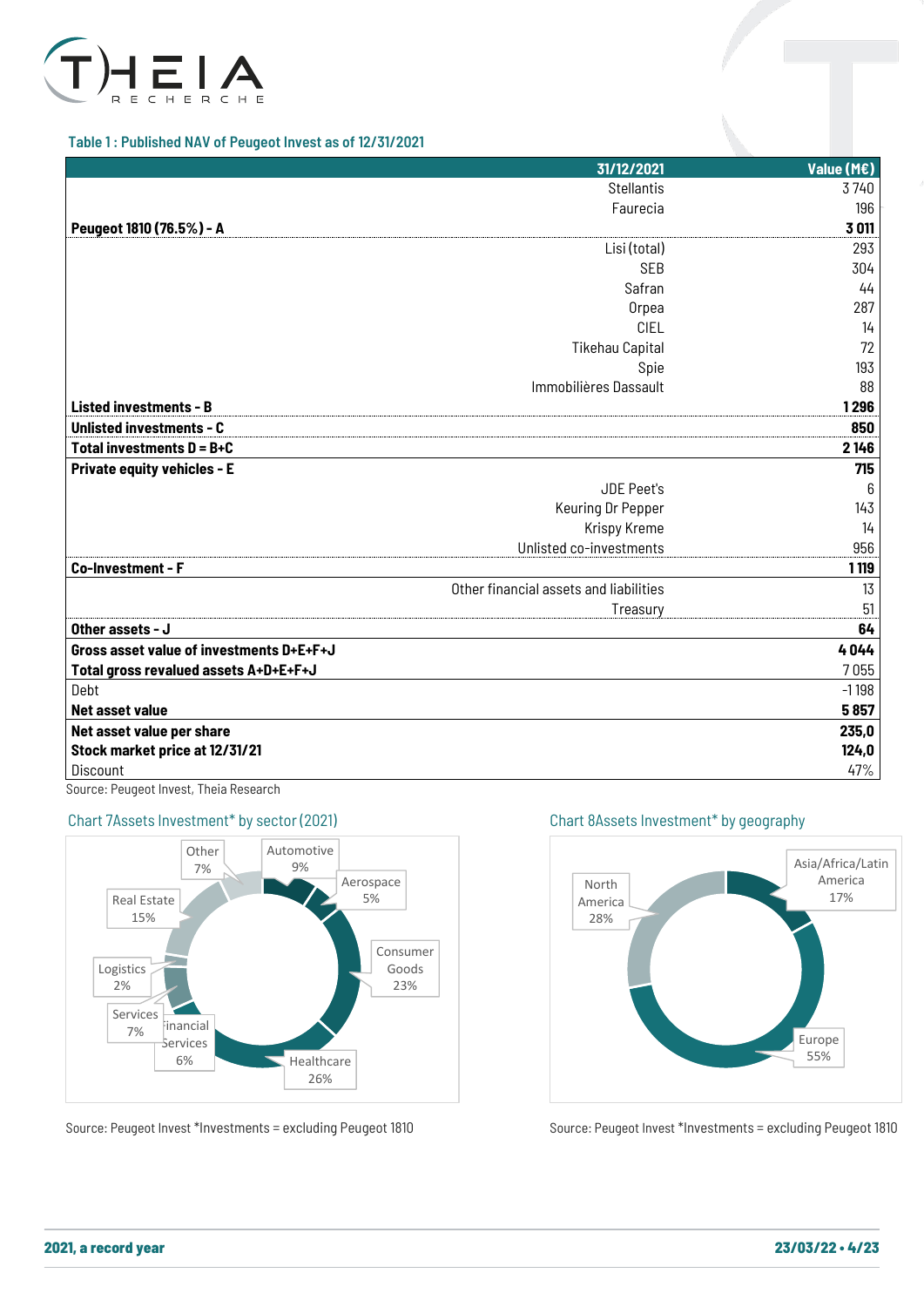

## <span id="page-4-0"></span>A year marked by strong asset appreciation

NAV rose by 32.2% in 2022. All the group's investment types contributed to this, although the lion's share was due to the appreciation of Stellantis. It was also a year of high levels of investment (€726m), exclusively in unlisted assets, the proportion of which reached 62% of Investment NAV (vs. 48% in 2020). Divestments and dividends received covered most of the financing needs, which contained the LTV at 17% (20% in 2020).

### <span id="page-4-1"></span>NAV boosted by all types of investments



#### Chart 9 : Bridge GAV 2021

Source : Peugeot Invest

#### Listed holdings: 58% of the increase in SLA

In 2021, Peugeot Invest benefited fully from the success of its main asset. Peugeot 1810, 95% of whose value is made up of Stellantis, contributed 53% of the increase in the ABR: because of its importance to the group, we will discuss the news and strategy of Stellantis later in this document.

The other listed participations made a positive but modest (5%) and more contrasted contribution. One of the declines for the year concerned Orpéa. Due to the scandal that hit this company, we have developed this subject in a dedicated section.

It should be noted that while the contribution of listed assets is crucial, it is nevertheless at a lower level than their weight in the total RBA, which was 70% at the beginning of 2020 and 63% at the end of 2021.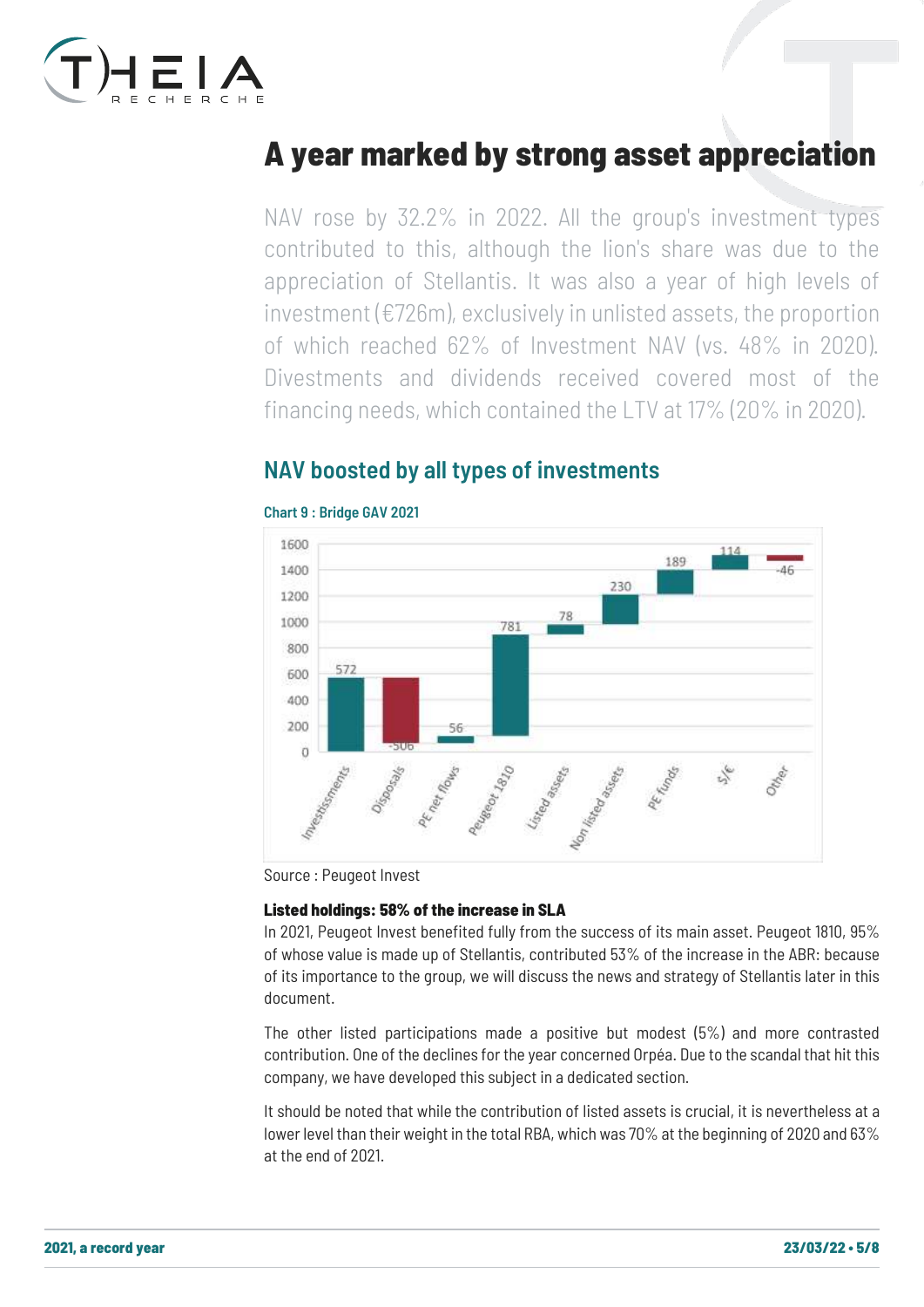

#### **All unlisted assets: 29% of the increase in the RBA**

This contribution is similar to the weight of these assets in total SVA, but a more detailed analysis shows that the private equity fund component contributes in a much higher proportion than its weight in assets. We do not see this as an intrinsic difference in performance, but rather as a reflection of the greater maturity of the PE fund portfolio.

**Unlisted investments and co-investments** contributed 16% of the increase in SLA compared to about 20% of their importance in SLA.

**Private equity vehicles**: while private equity funds accounted for only €455 million of the SLA at the end of 2020 (or 8%), they contributed 13% of the SLA growth in 2021. The strategy followed for several years of positioning itself on LBO and growth funds confirms its relevance here. For more details, we refer to the study we published on this subject in January 2022 [\(download the study\)](https://www.theia-recherche.com/wp-content/uploads/2022/01/Update-PE-Jan-22-BAT-VF.pdf).

#### A year of significant investments

The significant investments ( $\epsilon$ 765M) made this year have strengthened the weight of unlisted companies in the group's portfolio: they now represent 62% of the Investments' IRR (vs. 48% in 2020) and 36% of total IRR (vs. 29%). The sale of the remaining Safran (€380 million for an IRR of 13.7% since 2018) as well as the exit of IDI ( $\epsilon$ 27.2 million with a multiple of 2.3x) have accentuated this movement, while all new investments have been made in unlisted investments.

It should be remembered that listed vs. unlisted is not an explicit choice of the group, which always puts forward the question of opportunities in the investment themes it has chosen. For an outside investor, however, it is a relevant indicator because it concerns underlyings that would not be directly accessible. We highlighted the long-term trend towards the development of this particularity of the Peugeot Invest portfolio in our October 2021 initiation study [\(download the initiation study\)](https://www.theia-recherche.com/wp-content/uploads/2021/10/Etude-PI-2021-Version-BAT-VF.pdf).

**Equity investments** (i.e. companies in which the group, even if it is a minority shareholder, can exercise influence and has representation on the board) were enriched by International SOS for \$306 million and Signa (premium real estate in the German zone) for €75 million.

**Co-investments** (i.e. without influence in governance) were numerous in various sectors for a total of €230M: from healthcare with ArchiMed for €105M through several companies, to refrigerated logistics with Lineage for an additional \$25M or US real estate with ELV for an additional \$10M.

In terms of disposals, PEUG benefited from the exit of ELV for \$69.3 million with IRRs between 8% and 31% and also from the sale by PAI of Asmodee, which generated a multiple of 2.7x in only 3 years (circa €60 million).

**Investment vehicles** (i.e. PE fund units) also had a record year in terms of commitments (€204 million), calls (€149 million) and distributions (€94 million). During the results presentation webcast, management indicated that it wished to maintain the level of commitments at around €200 million over the next few years. These commitments have been made with some fifteen funds for amounts ranging from €10 million to €25 million, mainly in LBOs (€104 million), growth and growth tech in Europe and the United States, in line with the group's strategy over the years.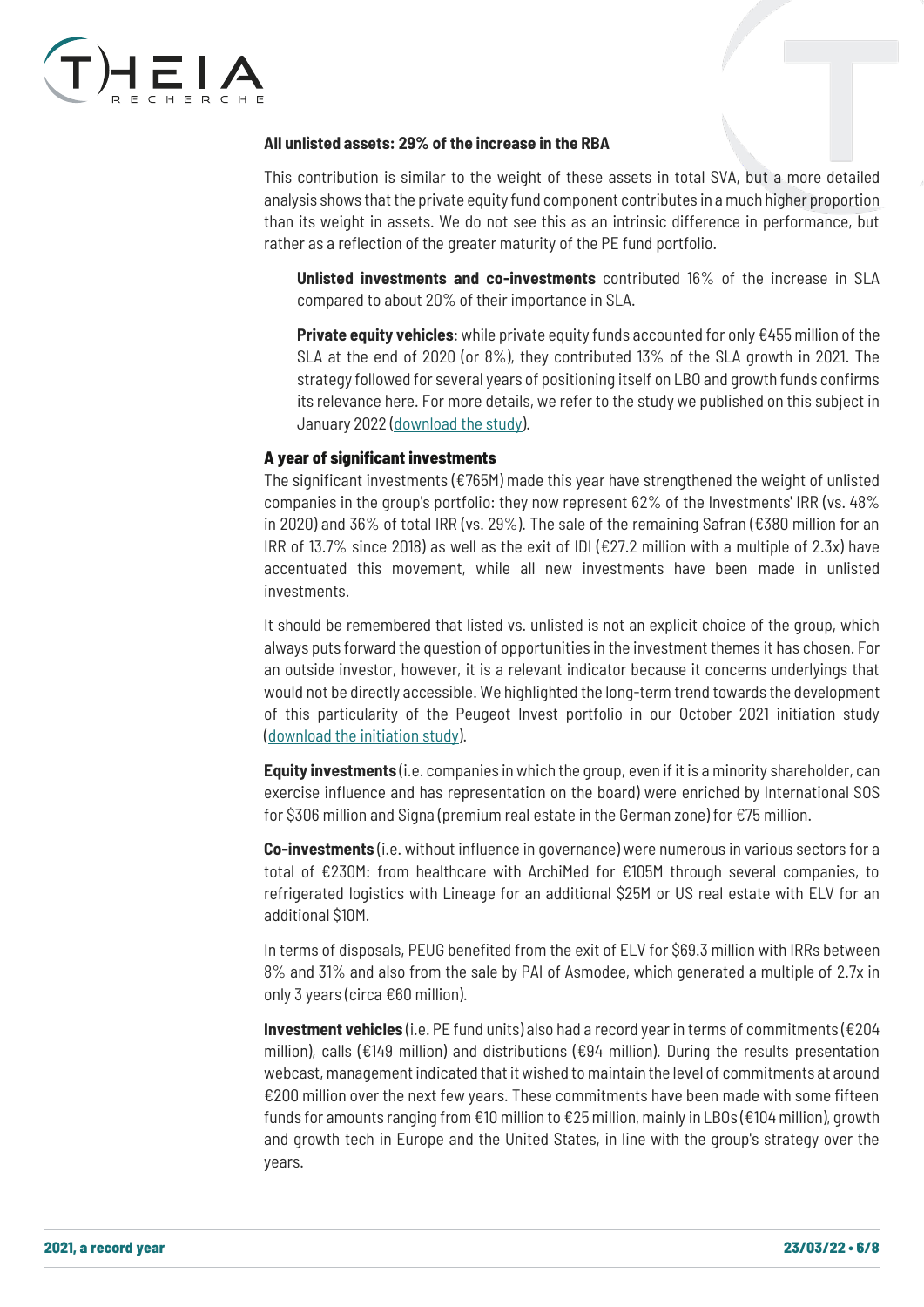

#### A solid balance sheet

From the end of 2020 to the end of 2021, gross debt has increased by €87 million to €1,198 million thanks to the balancing of investments by disposals but also the return of dividends from holdings. While disposals are not very predictable, dividends are more predictable and those of Stellantis should continue to increase this source of financing in 2022.

The LTV ratio stands at 17% at the end of 2021 vs. 20% at the end of 2020. In a period of volatile valuations, this ratio loses its relevance. At 46%, gearing sends the same message and remains well below the covenants (100%).

#### Dividend up 13%.

In line with its policy of regularly increasing the dividend, the group has decided to distribute a dividend of €66 million, an increase of 13%. €2.65 per share corresponds to a yield of 2.3% at the close of March 22, 2022.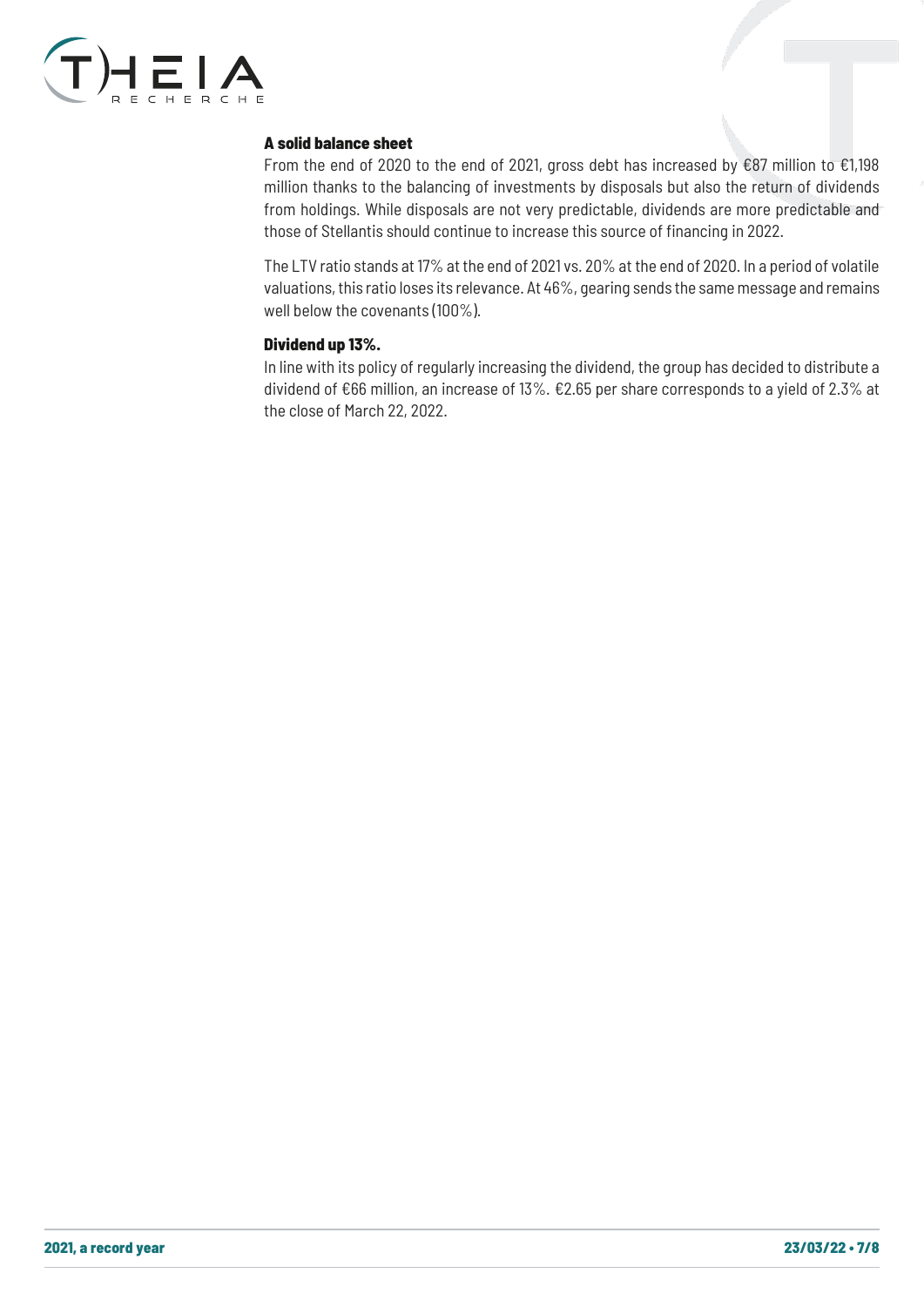

## <span id="page-7-0"></span>Focus on Stellantis and Orpéa

Stellantis, 41% of the group's SLA, published 2021 results confirming the success of the merger and communicated an ambitious strategic plan. Orpéa, 4.1% of the group's ABR, collapsed on the stock market in 2022 following the publication of a book questioning its ethics to the point of questioning the future of its business model.

### <span id="page-7-1"></span>Stellantis: heading for 2030

#### **Investment data**

**The Peugeot family is at the origin of the PSA automotive group. Peugeot Invest has notably participated in the capital increases in 2012 and 2014 and has actively participated in the negotiations leading to the completion of the merger with FCA in 2021.**

| Ownership: 76.5% of Peugeot 1810, which holds 7.2% of the capital | <b>Value</b> | at 12/31/2021: €2,861 million               |
|-------------------------------------------------------------------|--------------|---------------------------------------------|
| Amount invested: Contribution of 14.4% of the capital of PSA      |              | <b>Representative of PI: Robert Peugeot</b> |

Vice-Chairman of the Board - Member of the Compensation

#### A successful first year, heralding strong dividend growth Committee

The 1<sup>er</sup> asset of Peugeot Invest has published very good results for 2021 confirming the success of the merger both quickly and efficiently. Despite the shortage of components, the group grew its sales on all continents to reach a total turnover of  $E152$  billion, up 14%, and a recurring operating income almost doubled to €18 billion, i.e. a margin of 11.8%. These good operating results were generally expected by the analysts' consensus.

The group has announced that it will achieve  $\epsilon$ 5 billion in synergies a year early in 2024 ( $\epsilon$ 3.2 billion in 2021).

Strong cash flow generation and a solid balance sheet (€62.7 billion of available cash) have enabled the group to announce a dividend of €3.2 billion or €1.04 per share. This level is higher than the €0.89 dividend expected by the consensus at the time of the publication of our initiation study. This implies that Peugeot Invest should receive a gross amount of €178 million in 2022 for its stake vs. €54 million in 2021.

#### Long-term strategic plan: "Dare forward 2030

Carlos Tavares presented on March  $1<sup>er</sup>$  Stellantis' 9-year plan to transform the group into a "sustainable mobility tech company". In his presentation, he repeatedly stressed the need to build a group for "all times" with a sufficiently low breakeven point (<50% of volumes) to face all situations. This concern will resonate well with investors in general, and Peugeot Invest in particular, who have very bad memories of the 2012 crisis.

4 main objectives are targeted for 2030: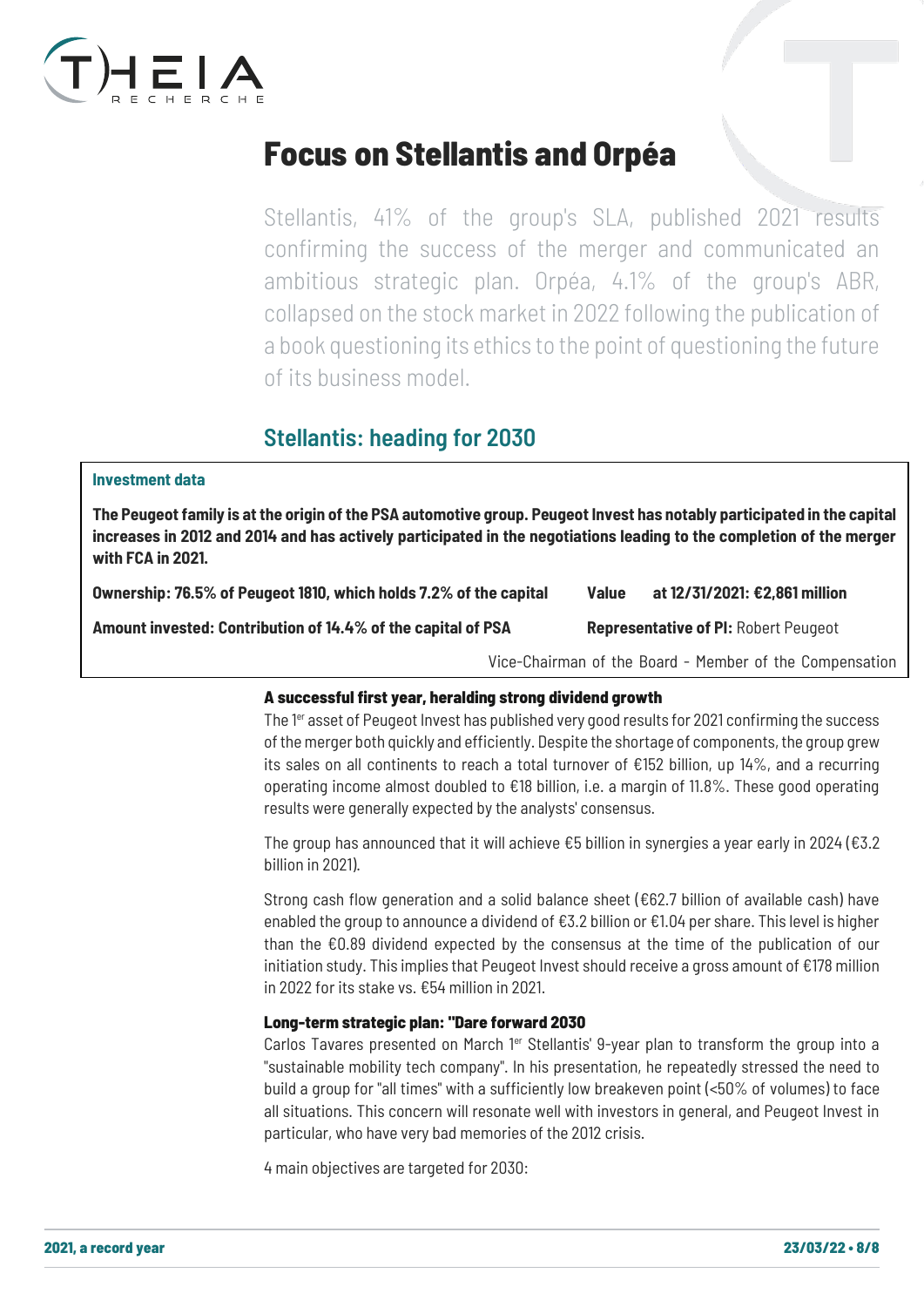

- A 50% reduction in the carbon footprint compared to 2021 (scope 1&2-75% in absolute emissions / scope 3 -50% in emission intensity) and the ambition to reach net zero in 2038. These objectives are conditional on the implementation of the necessary public policies in terms of renewable energies and electrical infrastructure.
- A massively electrified sales mix: 100% of sales in Europe and 50% in the United States. In support of these objectives, the group has significantly increased the production capacity of the "Gigafactories" announced at the presentation of the electricity strategy from 260GWh to 400GWh.
- To be No. 1 in customer experience. We understand that this objective requires investments in artificial intelligence and software, as well as in all possible services, from online sales to shared mobility solutions and reconditioning of used vehicles.
- Doubling of revenues to €300 billion with a double-digit margin. Carlos Tavares, in response to questions from analysts, said that the mix and new services would play an important role in achieving this objective, which should not depend too much on volumes, which are by nature quite volatile in this industry. Stressing his experience of crises in the sector, he indicated that he had built these objectives with great caution, in particular by not extrapolating the effects of the mix on the margin objective (close to the current level).

The plan is broken down into 3 periods: the KPIs for the first period, up to 2024, are presented as commitments, those for the second period, up to 2027, as objectives, and those for the last 3 years, up to 2030, as directions.

| bn                        | 2021   | 2024e   | 2027e   | 2030e   |
|---------------------------|--------|---------|---------|---------|
| CА                        | 152    | c200    | c250    | c300    |
| Adjusted operating margin | 11,80% | $>10\%$ | $>10\%$ | $>12\%$ |
| <b>FCF</b> Industrial     | 6,1    | >6      | >12     | >20     |
| Capex & R&D (% of sales)  | 8,60%  | c8%     | c8%     | c8%     |

#### Table 2 : Financial KPIs of "Dare forward 2030

Source : Stellantis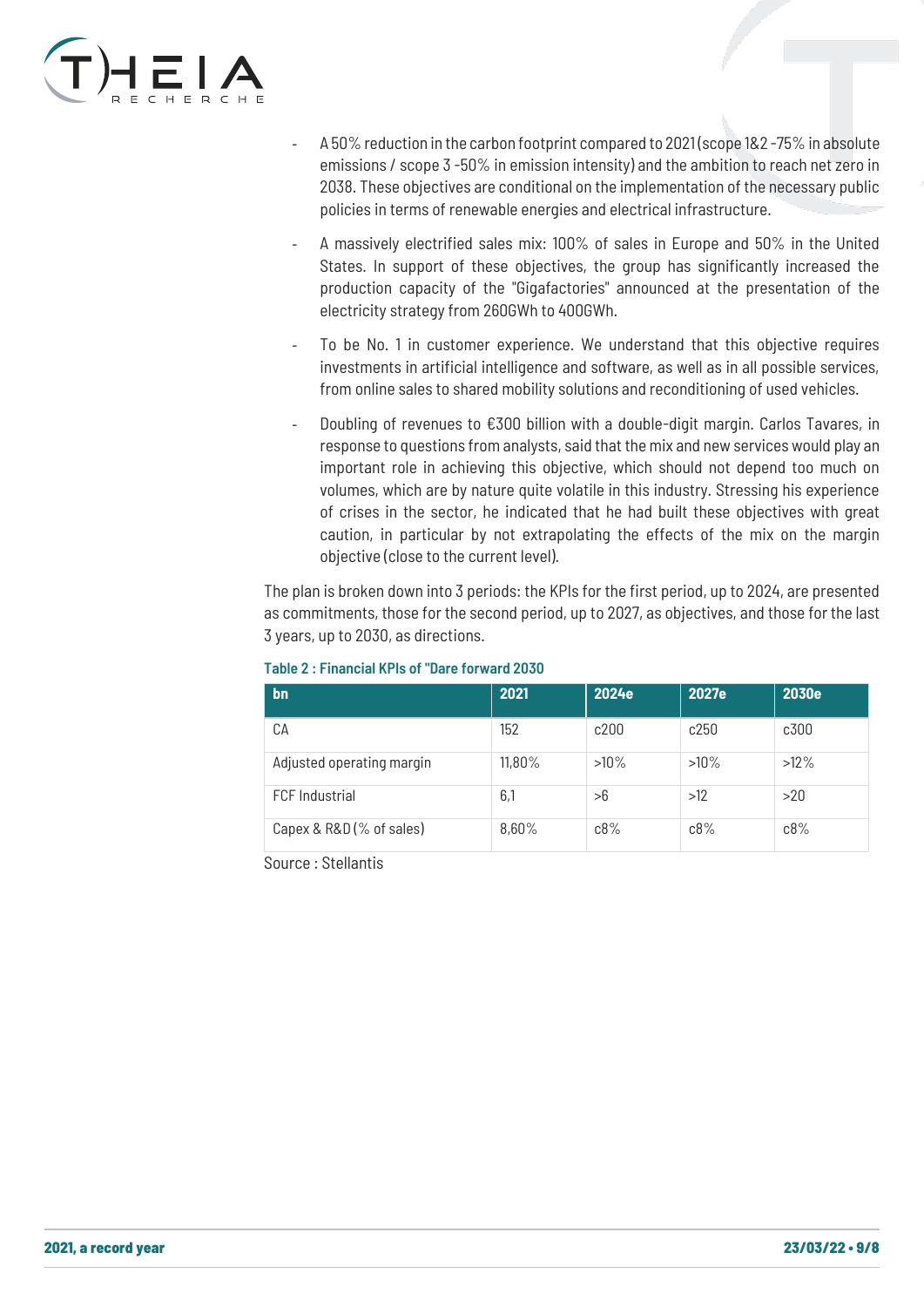

#### Table 3 : Breakdown of projected sales to 2030

|                         | 2021  | 2030 |
|-------------------------|-------|------|
| Sales (bn $\epsilon$ )  | 152   | 300  |
| Hybrid & ICE            | 81%   | 26%  |
| <b>BEV</b>              | 3%    | 52%  |
| Software                | $0\%$ | 7%   |
| <b>Current Services</b> | 10%   | 7%   |
| <b>New Services</b>     | 2%    | 6%   |
| Other                   | 4%    | 2%   |

Source : Stellantis

#### What is the impact on the market's appreciation of Stellantis?

The strategy presented by Carlos Tavares is promising. It benefits from the credibility gained by the turnaround of PSA and the successful creation of Stellantis. Nevertheless, the success of this very ambitious plan implies a profound revolution carried out at a sustained pace, which necessarily involves numerous and varied implementation difficulties: more than half of the €300 billion in sales targeted in 2030 will be achieved with products and services that do not exist today. This is the price to pay for the group's adaptation to the changes in mobility made necessary by the climate transition. Carlos Tavares has explicitly renounced in his answers to analysts and journalists to convince public authorities to modulate this transition by perpetuating hybrid models: Stellantis aims to be competitive in the environment that is imposed on the group.

For short-term estimates (2022 to 2024), it is likely that the consensus will gradually adjust upwards in terms of sales (2024th sales of €184.7bn to date vs. a guidance of €200bn), without this having a major impact on expectations for operating profit, which are already €20.6bn for 2024th. On the other hand, it is possible that the group's desire to make its balance sheet less volatile will result in a higher WCR and therefore a lower generation of FCF. Overall, we believe that this plan will reinforce the enthusiasm of analysts and investors for Stellantis shares, which have 84% buy opinions (16% neutral opinions) and an average target price of  $\epsilon$ 24.15, i.e. a potential of 62%.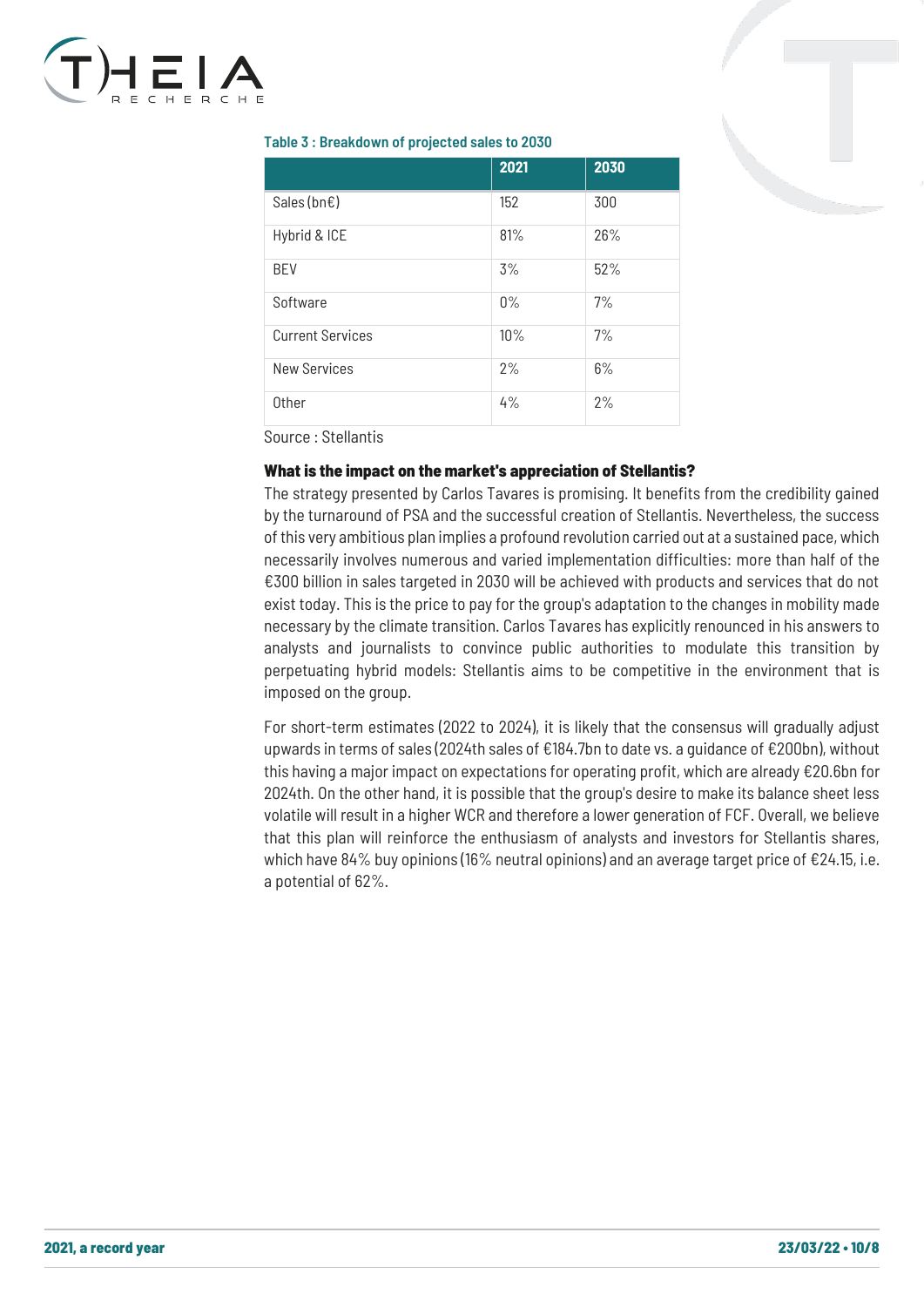

### <span id="page-10-0"></span>Orpéa : more regulations and controls expected

| Investment data                                     |                                                                                                            |
|-----------------------------------------------------|------------------------------------------------------------------------------------------------------------|
| Entry date: 2011                                    | Value at 12/31/2021: €287 million                                                                          |
| <b>Ownership: 5% of the capital</b>                 |                                                                                                            |
| Amount invested: €115 million                       | IP representative: Thierry Mabille de Poncheville                                                          |
| (partial sale of 0.9% for $\epsilon$ 63.8M in 2018) | Director, member of the Audit and CSR Committee, Chairman<br>of the Nominations and Remuneration Committee |

#### The facts: accusation of "institutional abuse" towards the residents.

At the end of January, an investigation into the living conditions of Ehpad residents, conducted by journalist Victor Castanet, was published in a book entitled "Les Fossoyeurs". The book describes a system where hygiene, medical care and even meals for residents are rationed to improve the group's profitability. Like its public and private competitors, Orpéa benefits from hundreds of millions of Euros in public funding for its establishments. It is therefore a questionable management of public money, which was supposed to be allocated for the benefit of the elderly and which, in the end, was not used entirely for their benefit, explains the author. These revelations caused Orpéa's share price to fall by more than 50%, and led to numerous reactions from the public authorities, who have indicated that they want to strengthen the control of retirement homes and have sparked a national debate in France on private sector Ehpads and the care of the dependency sector in general.

#### Consequences:

#### • **governance crisis**

Orpéa first officially contested all of the accusations, which were deemed to be false, outrageous and prejudicial. The company then stated that it intended to shed full light on the alleged facts. On January 30, the Board of Directors terminated Yves Le Masne's duties as CEO, replaced with immediate effect by Philippe Charrier, already non-executive Chairman of the Board of Directors since March 2017. In addition, Yves Le Masne was simultaneously investigated for insider trading because he [allegedly sold shares](https://www.midilibre.fr/2022/02/02/scandale-des-ehpad-lex-patron-dorpea-a-vendu-des-actions-avant-la-sortie-du-livre-choc-les-fossoyeurs-10083566.php) just after learning that the management of the group's establishments was going to be called into question in a forthcoming book.

At the beginning of February, Orpéa announced that it had mandated the firms Grant Thornton and Alvarez & Marsal to carry out evaluation and audit missions and to assess the allegations published in the book in complete independence. Their conclusions, communicated and made available to the competent authorities, will be presented to the Board of Directors as soon as possible.

#### • **reactions of public authorities, minorities and residents' families**

Brigitte Bourguignon, Minister for the Autonomy of the Elderly, quickly opened two investigations. The first is being conducted by the General Inspectorate of Social Affairs (IGAS),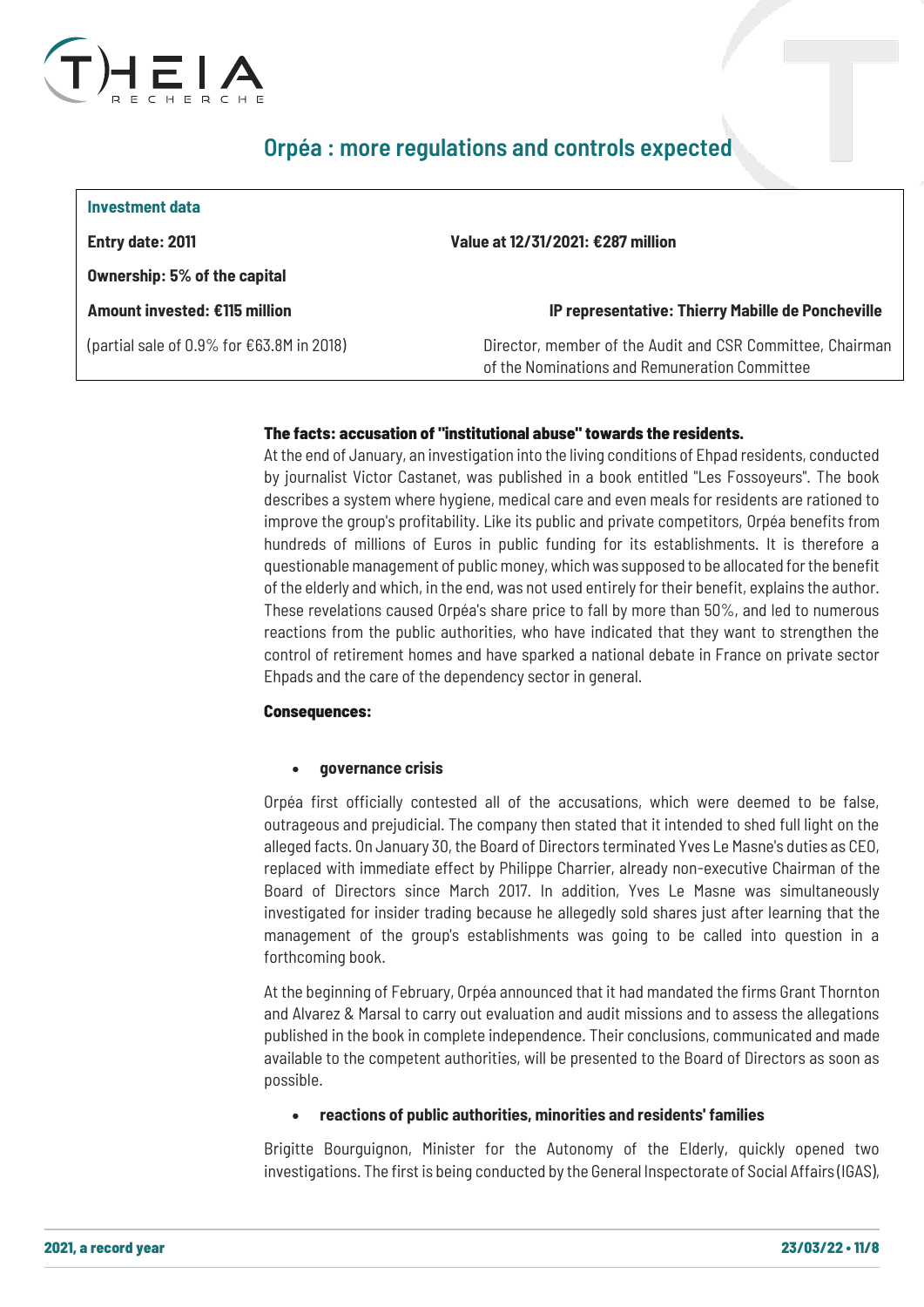

the second by the General Inspectorate of Finance (IGF). They are intended to obtain information on the use of consumables and nutrition, managerial practices concerning staff, the rate of supervision, the procedures for reporting and monitoring abuse, and the group's financial practices.

On February 7, Mirova, a management company specializing in sustainable finance and Orpea's third largest shareholder with 3.9% of the capital, sent a letter to the Board of Directors requesting an overhaul of the group's model and the adoption of the status of a mission company.

Finally, in early March, attorney Sarah Saldmann announced the launch of a joint class action suit by angry resident families.

On March 8, the government announced that all 7,500 nursing homes in France would be inspected over the next two years, as part of a plan to better supervise their activities. In addition to these controls, it is also planned to facilitate reporting, including the creation of an online platform for families and professionals, to strengthen the training of professionals and to impose new constraints on institutions. The Ehpad will be required to publish a series of ten indicators each year to improve information for residents and families, including the staffing rate, the staff turnover rate, the presence of a night nurse and the daily budget for meals per person. This transparency requirement will also apply to the finances of the facilities, which will be more closely monitored.

On March 21, the newspaper Le Monde revealed that the preliminary report of the administrative inquiry confirms the savings made by the group thanks to public money. Indeed, Orpéa would have increased its profits by hiring fewer caregivers than the public allocations made for this purpose. The IGF and the IGAS consider that Orpéa would have pursued primarily a budgetary performance objective which would have contributed to the poor quality of life of the residents and of the care provided to them. In financial terms, the article concludes that, over the period 2017-2020, Orpéa generated a surplus of €20 million thanks to its underspending of public funds paid by the Regional Health Agencies and departmental councils.

#### Some financial data at the end of 2021

In 2021, Orpéa's sales rose by 5.1% like-for-like to €4.284 billion. Q4 showed organic growth of 4.5%, in line with expectations, driven by all geographical areas. At the beginning of 2022, business remains dynamic with a recovery in clinics and slightly higher occupancy rates than in Q4-2021 for retirement homes. Annual EBITDAR (EBITDA before rent) amounted to €1,068 million, representing a margin of 24.9%. Net financial debt amounted to €7,767 million, taking into account the construction investments and external growth made during the year.

#### Impact for Peugeot Invest

During the presentation of the 2021 results, Peugeot Invest's management indicated that it did not wish to comment on the situation pending the final conclusions, expected in April, of the joint inspection mission. PI recalled that the Board of Directors dismissed the CEO, Mr. Yves Le Masne, at the end of January and appointed Mr. Philippe Charrier, then non-executive Chairman of the Board of Directors since March 2017, as CEO.

It seems relevant to us to ask the question of the effective control of a minority shareholding held for 10 years and the active role that the reference shareholders should play. Peugeot Invest is, with 5.0% of the capital, the second largest shareholder of the group behind Canada Pension Plan Investment Board (CPPIB) which holds 14.5% since the end of 2013. Peugeot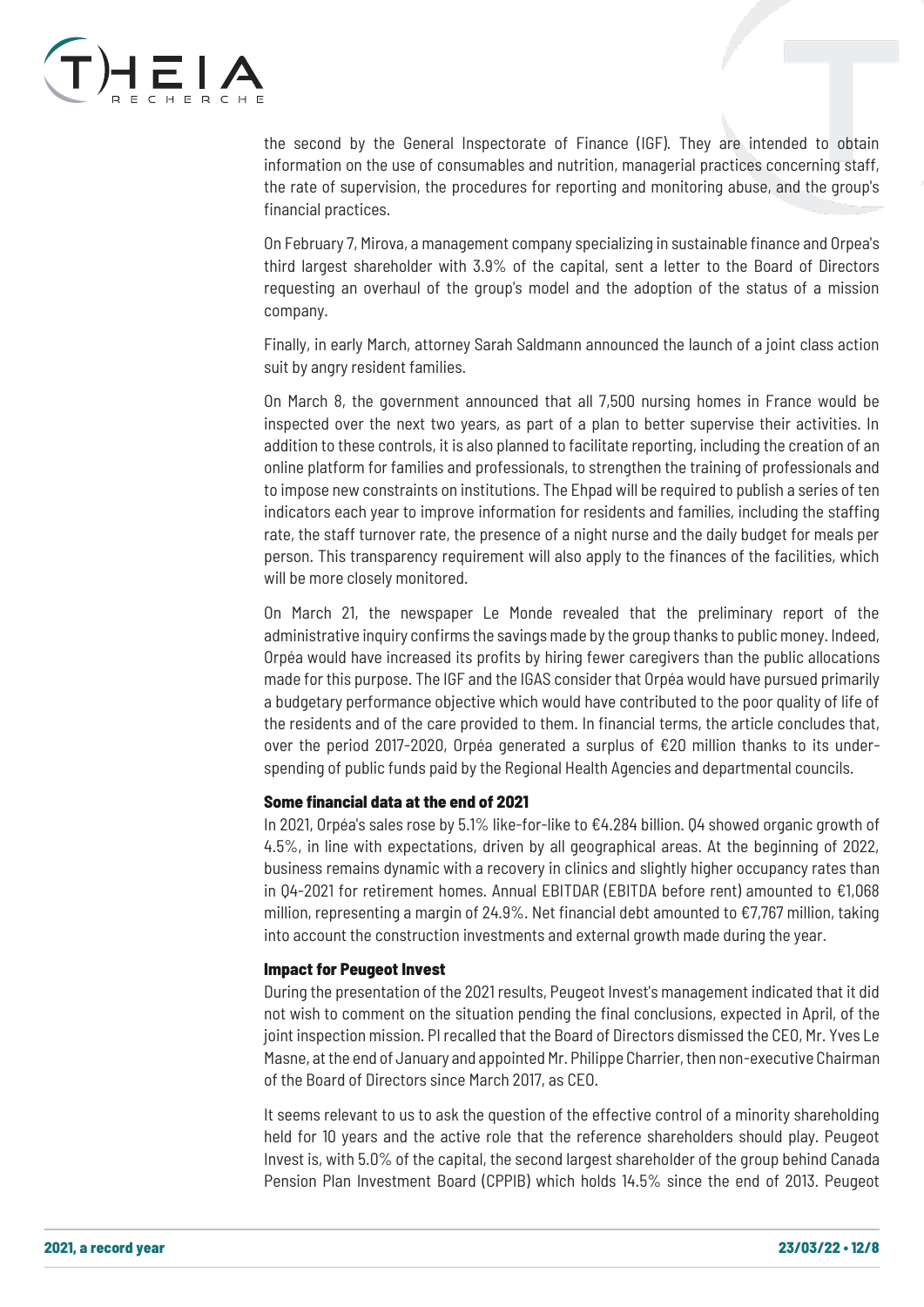

Invest also chairs the Nominations and Remuneration Committee and participates in the CSR Committee. Clearly, the information exchanged during the various Committees and Boards of Directors has been insufficient to enable its members to fully understand the situation. While the group conducts extensive due diligence prior to its investments, it is clear that it was taken by surprise, as were almost all investors, by the information revealed in Les Fossoyeurs. We believe that what constitutes a real industrial incident should lead it, once a balance sheet can be drawn up calmly, to revisit the means implemented to monitor its investments beyond the information transmitted by the management (access to employees, weak signals, benchmarks etc.).

#### Impact on Peugeot Invest's valuation scenarios

Considering that the Orpéa share will remain difficult to invest in until all the investigations are closed and the business model is re-evaluated in its new framework, we have decided to value the holding at the current stock market price without taking into account the analysts' objectives. Indeed, analysts are currently unaware of both the risks weighing on the "license to operate" and the real value of the real estate assets dependent on it. This approach is deliberately cautious, because while some analysts have suspended their recommendations and targets, others have maintained their recommendations with targets showing significant potential (consensus: +97.7% to €71.59!).

The damage to the group's reputation is such that, whatever the results of the current investigations, it seems to us that it will appear as non-investable for most institutional funds that include ESG criteria under "controversies". Furthermore, the profitability of the business model and its growth rate will, in our opinion, remain questionable for a long time.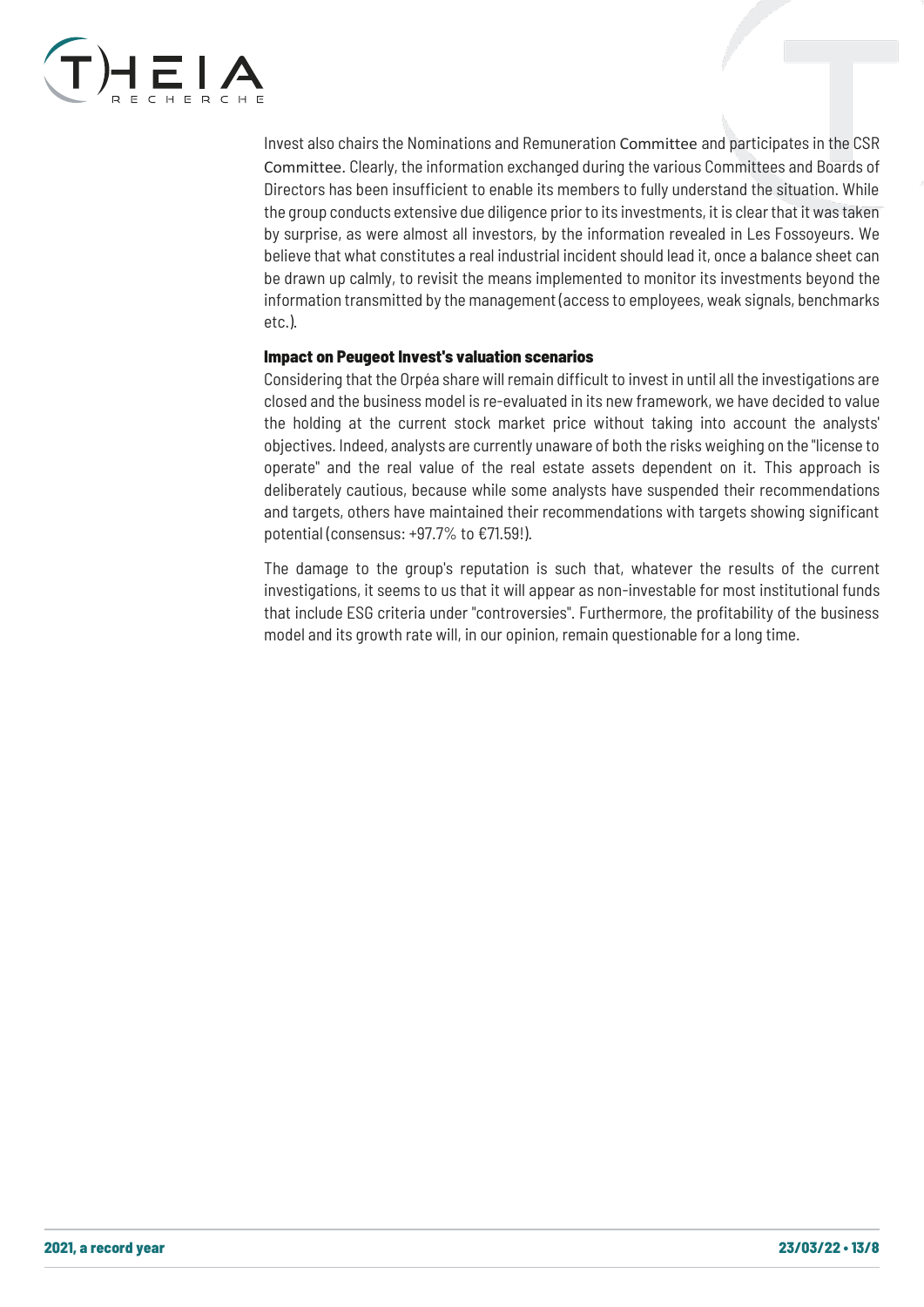

## <span id="page-13-0"></span>Update of our 3 scenarios

Theia Research offers investors a central scenario, which we consider the most likely, and two alternative scenarios, one decidedly more optimistic, the other more pessimistic. With an unchanged discount, our central scenario shows a potential upside of 26%, which would rise to 59% with a reduction of the discount to 30%.

We have made two significant changes in the development of our scenarios compared to the method we used in our inception study [\(download the inception study\)](https://www.theia-recherche.com/wp-content/uploads/2021/10/Etude-PI-2021-Version-BAT-VF.pdf).

The first reflects the sharp rise in uncertainty resulting from the Russian invasion of Ukraine. Traditionally, the analysts' consensus is slow to reflect violent changes in the economic environment: it therefore does not seem relevant to us to retain the price targets for listed companies in both the central and optimistic scenarios. We retain the price targets for the optimistic scenario only, apply a 50% discount on the targets for the central scenario and retain the current price for the conservative scenario.

The second concerns the specific case of Orpéa. Some analysts have suspended their recommendations and targets, while others have maintained their recommendations with targets showing significant potential (consensus:  $+97.7\%$  to  $\epsilon$ 71.59!). The damage to the group's reputation is such that, whatever the results of the current investigations, it seems to us that it will appear as non-investable for most institutional funds that retain ESG criteria as "controversies". Furthermore, the profitability of the business model and its growth rate will, in our opinion, remain questionable for a long time. These elements lead us to retain the current value of the share price in all our scenarios.

Each scenario is based on an IRR calculation that distinguishes the valuation:

- equity investments, (73% of total GAV as at 31/12/21)
	- those listed are valued, for the optimistic scenario, at their 12-month price target provided by the market consensus, for the central scenario at 50% of the potential price target and for the conservative scenario at the current price;
	- unlisted investments to which we apply a flat IRR of 10%, which we believe to be prudent (these are companies where the group has influence in governance, for example Tikehau, International SOS, Acteon, etc.).
	- In any case Orpéa is maintained at its current value.

*Consider geopolitical uncertainty in the central and conservative scenarios.*

*Freeze the valuation of Orpéa in all cases while waiting for visibility on the long-term consequences.*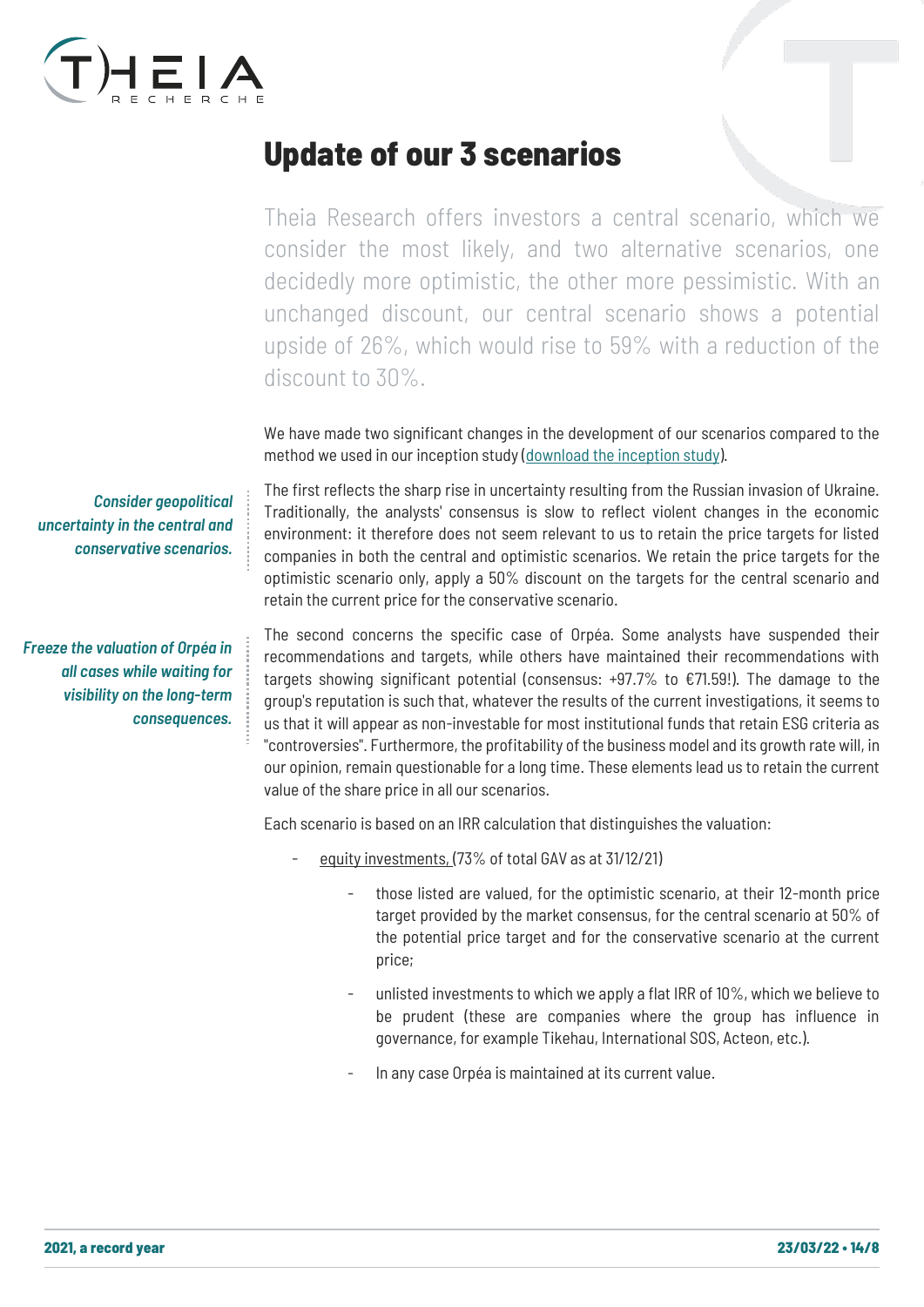

- private equity vehicles, unlisted co-investments, real estate assets and certain listed assets (such as KDP) intended to be monetized.
	- IRR of 20% for the optimistic scenario
	- IRR of 15% for the central scenario
	- IRR of 10% for the conservative scenario

In addition, we apply a discount that the market could apply to the total NAV depending on the evolution of investors' perception. It is currently 51% on the basis of the NAV at 31/12/21 and 45% on the basis of the spot NAV at the close of 22/03/22, and is therefore at the top end of its historical range of between 35 and 50%.

- 10% discount for the optimistic scenario
- 30% discount for the central scenario
- 50% discount for the conservative scenario

We group all our scenarios in the tables below.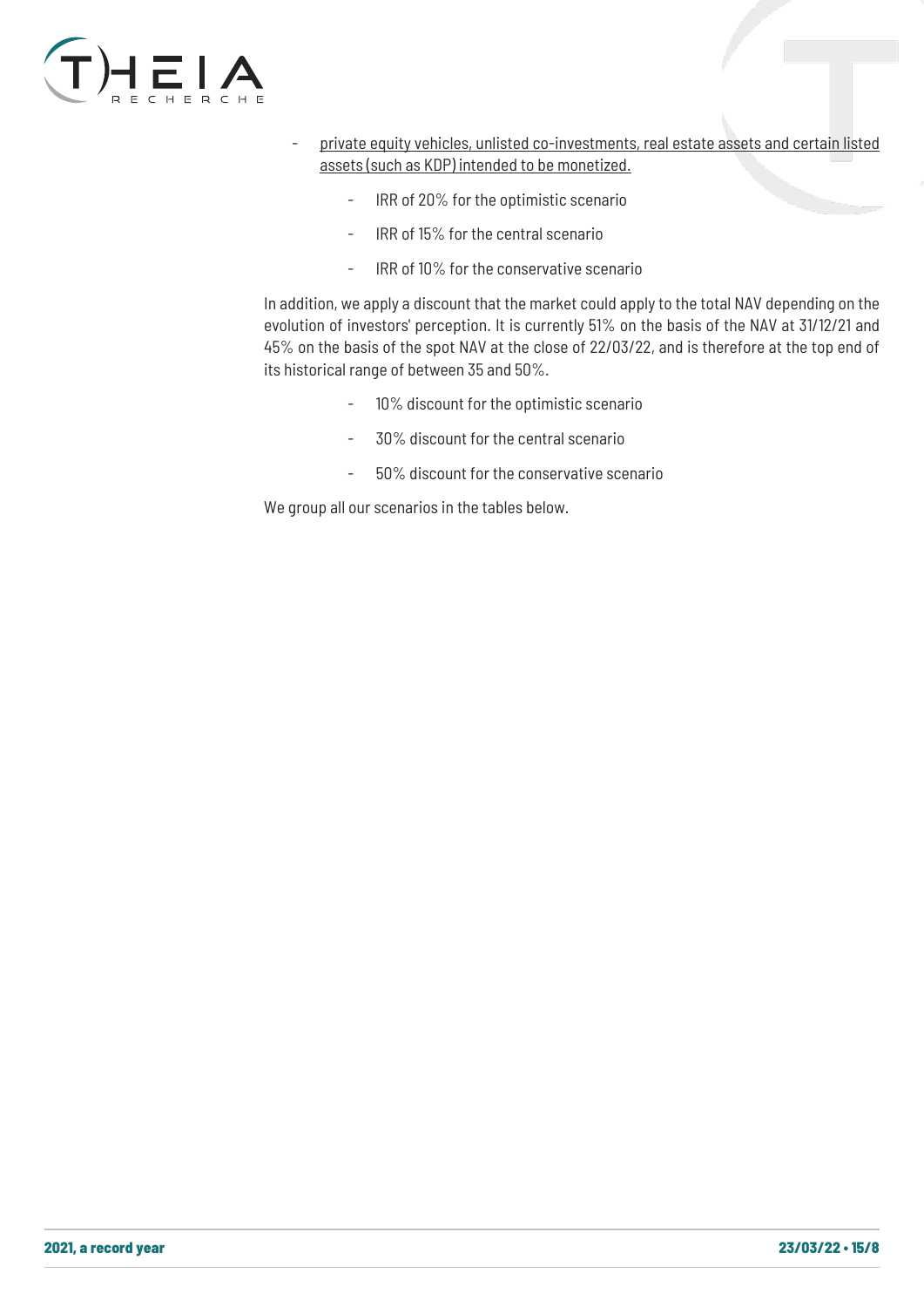

## <span id="page-15-0"></span>Central scenario: market takes into account PI changes

It is based on a 12-month IRR of 15% for unlisted assets. It results in a potential NAV of €264 per share, i.e. an upside of 26%. The application of a 30% discount instead of the current 47% would generate an upside of 59% on the share price.

#### Table 4 : Central scenario

|                                        | 50% of Factset price target | <b>Number of</b><br><b>sharess</b> | Value (M€) |
|----------------------------------------|-----------------------------|------------------------------------|------------|
| <b>Stellantis</b>                      | 19,5                        | 224 150                            | 4367       |
| Faurecia                               | 37,7                        | 4680                               | 176        |
| Peugeot 1810 (76.5%) - A               |                             |                                    | 3476       |
| Lisi (total)                           | 27,9                        | 10 330                             | 288        |
| <b>SEB</b>                             | 145,4                       | 2 2 2 4                            | 323        |
| Safran                                 | 118,1                       | 410                                | 48         |
| Orpea                                  | 36,4                        | 3 2 6 1                            | 119        |
| CIEL                                   | 6,7                         | 115 000                            | 16         |
| <b>Tikehau Capital</b>                 | 27,1                        | 3 1 0 0                            | 84         |
| Spie                                   | 24,3                        | 8500                               | 207        |
| Immobilières Dassault                  |                             |                                    | 82         |
| <b>Listed investments - B</b>          |                             |                                    | 1167       |
| <b>Unlisted investments - C</b>        | <b>IRR</b>                  | 15%                                | 978        |
| Total investments $D = B + C$          |                             |                                    | 5621       |
| <b>Private equity vehicles - E</b>     | 15%                         |                                    | 822        |
| <b>JDE</b>                             |                             |                                    | 6          |
| Keuring Dr Pepper                      | 40,2                        |                                    | 160        |
| Krispy Kreme                           |                             |                                    | 14         |
| <b>Unlisted co-investments</b>         | 15%                         |                                    | 1099       |
| Co-Investment - F                      |                             |                                    | 1273       |
| Other financial assets and liabilities |                             |                                    | 13         |
| Treasury                               |                             |                                    | 51         |
| Other assets - J                       |                             |                                    | 64         |
| Total gross revalued assets A+D+E+F+J  |                             |                                    | 7780       |
| <b>Debt</b>                            |                             |                                    | $-1198$    |
| Net asset value                        |                             |                                    | 6582       |
| Net asset value per share              |                             |                                    | 264        |
| <b>Potential increase in NAV/spot</b>  |                             |                                    | 26%        |
| Share price on 22/03/22                |                             |                                    | 116        |
| Target discount / target price         | 30%                         |                                    | 185        |
| <b>Price potential</b>                 |                             |                                    | 59%        |

Source: Factset, Theia Research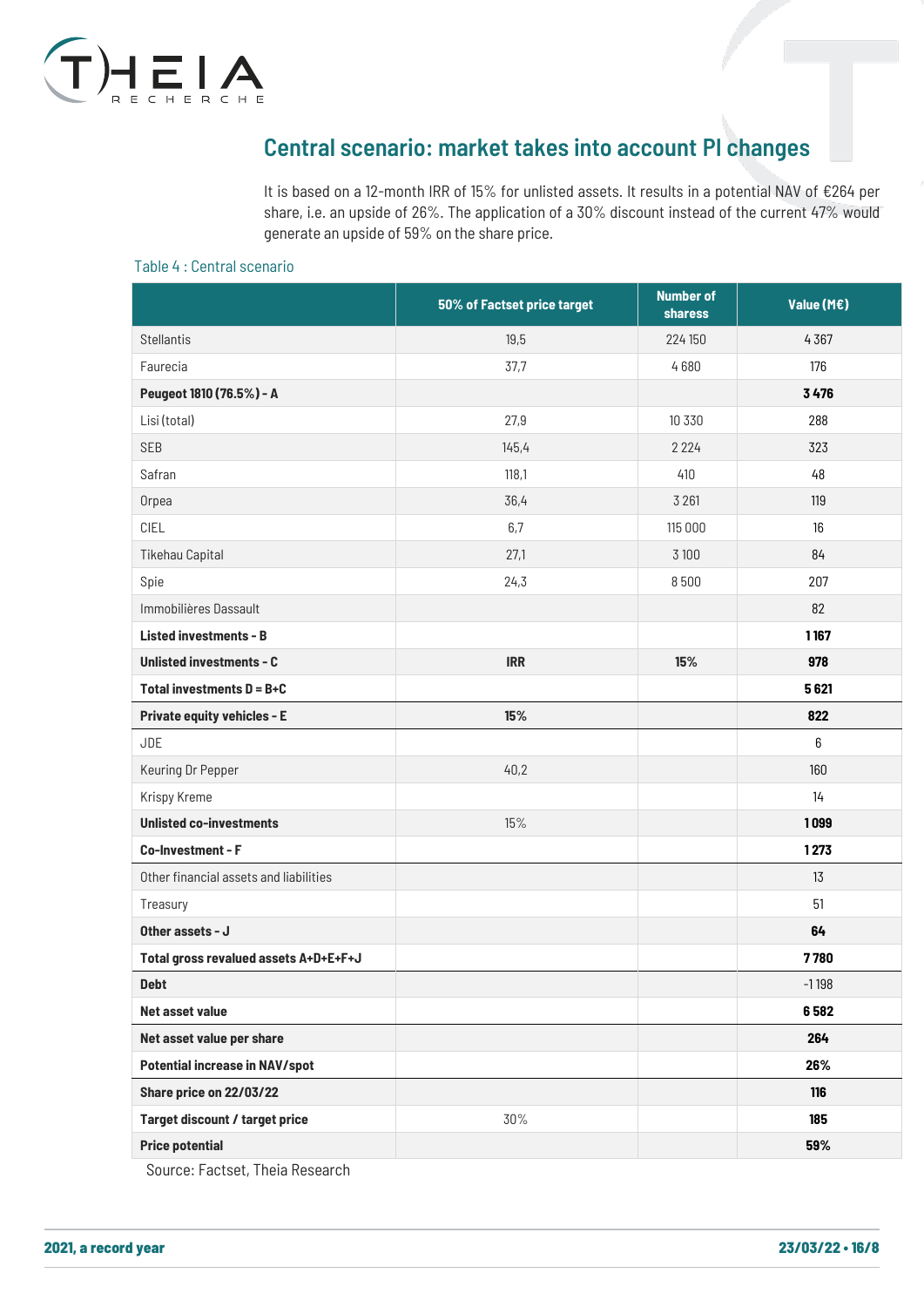

## <span id="page-16-0"></span>Conservative scenario: status quo

It is based on the stability of the stock market prices of listed investments, a 12-month IRR of 10% for unlisted assets and a 50% discount. It results in a potential NAV of €217 per share, i.e. an upside of 3%, and a potential share price of €108, i.e. -7%.

#### Table 5 : Conservative scenario

| 22/03/2022                             | <b>Course (ML)</b> | <b>Number of shares</b> | Value (M€) |
|----------------------------------------|--------------------|-------------------------|------------|
| <b>Stellantis</b>                      | 14,82              | 224 150                 | 3 3 2 2    |
| Faurecia                               | 25,16              | 4680                    | 118        |
| Peugeot 1810 (76.5%) - A               |                    | 76,50%                  | 2631       |
| Lisi (total)                           | 22,6               | 10 330                  | 233        |
| <b>SEB</b>                             | 124,2              | 2 2 2 4                 | 276        |
| Safran                                 | 104,94             | 410                     | 43         |
| Orpea                                  | 37,01              | 3 2 6 1                 | 121        |
| CIEL                                   | 6,7                | 115 000                 | 16         |
| <b>Tikehau Capital</b>                 | 24,9               | 3 100                   | 77         |
| Spie                                   | 22                 | 8500                    | 187        |
| Immobilières Dassault                  | 61,8               | 1333                    | 82         |
| <b>Listed investments - B</b>          |                    |                         | 1036       |
| <b>Unlisted investments - C</b>        |                    |                         | 850        |
| Total investments $D = B + C$          |                    |                         | 1886       |
| <b>Private equity vehicles - E</b>     | 10%                |                         | 787        |
| <b>JDE</b>                             |                    |                         | 6          |
| Keuring Dr Pepper                      | 40,2               |                         | 160,0      |
| Krispy Kreme                           |                    |                         | 14,0       |
| <b>Unlisted co-investments</b>         | 10%                |                         | 1052       |
| Co-Investment - F                      |                    |                         | 1232       |
| Other financial assets and liabilities |                    |                         | 13         |
| Treasury                               |                    |                         | 51         |
| Other assets - J                       |                    |                         | 64         |
| Total gross revalued assets A+D+E+F+J  |                    |                         | 6599       |
| <b>Debt</b>                            |                    |                         | $-1198$    |
| Net asset value                        |                    |                         | 5401       |
| Net asset value per share              |                    |                         | 217        |
| <b>Potential increase in NAV/spot</b>  |                    |                         | 3%         |
| Share price on 22/03/22                |                    |                         | 116        |
| Target discount / target price         | $50\%$             |                         | 108        |
| <b>Price potential</b>                 |                    |                         | $-7%$      |

Source: Factset, Theia Research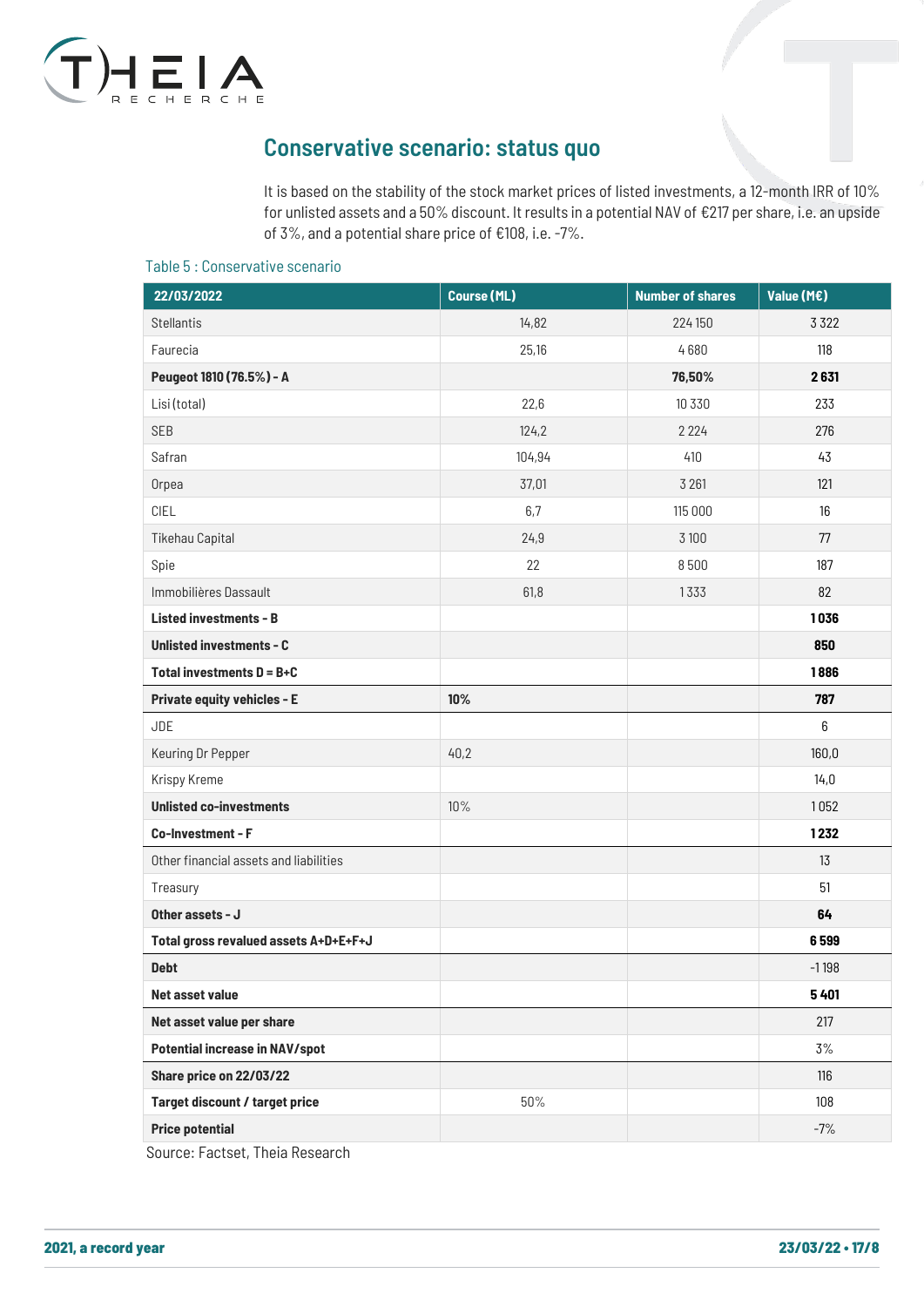

## <span id="page-17-0"></span>Optimistic scenario: profound change in perception

It is based on an IRR of 20% for unlisted assets and a discount of 10%. It results in a potential NAV of €305 per share, i.e. an upside of 46%. The application of a 10% discount instead of the current 47% would generate an upside of 137% on the share price.

#### Table 6: Optimistic scenario

| 24,1<br><b>Stellantis</b><br>224 150<br>5 4 1 2<br>Faurecia<br>50,3<br>4680<br>235<br>Peugeot 1810 (76.5%) - A<br>4320<br>Lisi (total)<br>33,2<br>343<br>10 330<br>SEB<br>166,5<br>370<br>2 2 2 4<br>54<br>Safran<br>131,2<br>410<br>36,4<br>3 2 6 1<br>119<br>Orpea<br>CIEL<br>6,7<br>16<br>115 000<br><b>Tikehau Capital</b><br>29,4<br>91<br>3 100<br>26,6<br>8500<br>226<br>Spie<br>Immobilières Dassault<br>$5%$<br>85<br><b>Listed investments - B</b><br>1304<br><b>IRR 12 months</b><br>10%<br><b>Unlisted investments - C</b><br>935<br>Total investments $D = B + C$<br>2 2 3 9<br>20%<br>858<br><b>Private equity vehicles - E</b><br><b>JDE</b><br>6<br>40,2<br>160,0<br>Keuring Dr Pepper<br>Krispy Kreme<br>14,0<br><b>Unlisted co-investments</b><br>20%<br>1147<br>Co-Investment - F<br>1327<br>Other financial assets and liabilities<br>13<br>51<br>Treasury<br>Other assets - J<br>64<br>Total gross revalued assets A+D+E+F+J<br>8808<br><b>Debt</b><br>$-1198$<br>7610<br><b>Net asset value</b><br>Net asset value per share<br>305<br><b>Potential increase in NAV/spot</b><br>46% | <b>Factset price target</b> | <b>Number of shares</b> | Target value (M€) |
|-----------------------------------------------------------------------------------------------------------------------------------------------------------------------------------------------------------------------------------------------------------------------------------------------------------------------------------------------------------------------------------------------------------------------------------------------------------------------------------------------------------------------------------------------------------------------------------------------------------------------------------------------------------------------------------------------------------------------------------------------------------------------------------------------------------------------------------------------------------------------------------------------------------------------------------------------------------------------------------------------------------------------------------------------------------------------------------------------------------|-----------------------------|-------------------------|-------------------|
|                                                                                                                                                                                                                                                                                                                                                                                                                                                                                                                                                                                                                                                                                                                                                                                                                                                                                                                                                                                                                                                                                                           |                             |                         |                   |
|                                                                                                                                                                                                                                                                                                                                                                                                                                                                                                                                                                                                                                                                                                                                                                                                                                                                                                                                                                                                                                                                                                           |                             |                         |                   |
|                                                                                                                                                                                                                                                                                                                                                                                                                                                                                                                                                                                                                                                                                                                                                                                                                                                                                                                                                                                                                                                                                                           |                             |                         |                   |
|                                                                                                                                                                                                                                                                                                                                                                                                                                                                                                                                                                                                                                                                                                                                                                                                                                                                                                                                                                                                                                                                                                           |                             |                         |                   |
|                                                                                                                                                                                                                                                                                                                                                                                                                                                                                                                                                                                                                                                                                                                                                                                                                                                                                                                                                                                                                                                                                                           |                             |                         |                   |
|                                                                                                                                                                                                                                                                                                                                                                                                                                                                                                                                                                                                                                                                                                                                                                                                                                                                                                                                                                                                                                                                                                           |                             |                         |                   |
|                                                                                                                                                                                                                                                                                                                                                                                                                                                                                                                                                                                                                                                                                                                                                                                                                                                                                                                                                                                                                                                                                                           |                             |                         |                   |
|                                                                                                                                                                                                                                                                                                                                                                                                                                                                                                                                                                                                                                                                                                                                                                                                                                                                                                                                                                                                                                                                                                           |                             |                         |                   |
|                                                                                                                                                                                                                                                                                                                                                                                                                                                                                                                                                                                                                                                                                                                                                                                                                                                                                                                                                                                                                                                                                                           |                             |                         |                   |
|                                                                                                                                                                                                                                                                                                                                                                                                                                                                                                                                                                                                                                                                                                                                                                                                                                                                                                                                                                                                                                                                                                           |                             |                         |                   |
|                                                                                                                                                                                                                                                                                                                                                                                                                                                                                                                                                                                                                                                                                                                                                                                                                                                                                                                                                                                                                                                                                                           |                             |                         |                   |
|                                                                                                                                                                                                                                                                                                                                                                                                                                                                                                                                                                                                                                                                                                                                                                                                                                                                                                                                                                                                                                                                                                           |                             |                         |                   |
|                                                                                                                                                                                                                                                                                                                                                                                                                                                                                                                                                                                                                                                                                                                                                                                                                                                                                                                                                                                                                                                                                                           |                             |                         |                   |
|                                                                                                                                                                                                                                                                                                                                                                                                                                                                                                                                                                                                                                                                                                                                                                                                                                                                                                                                                                                                                                                                                                           |                             |                         |                   |
|                                                                                                                                                                                                                                                                                                                                                                                                                                                                                                                                                                                                                                                                                                                                                                                                                                                                                                                                                                                                                                                                                                           |                             |                         |                   |
|                                                                                                                                                                                                                                                                                                                                                                                                                                                                                                                                                                                                                                                                                                                                                                                                                                                                                                                                                                                                                                                                                                           |                             |                         |                   |
|                                                                                                                                                                                                                                                                                                                                                                                                                                                                                                                                                                                                                                                                                                                                                                                                                                                                                                                                                                                                                                                                                                           |                             |                         |                   |
|                                                                                                                                                                                                                                                                                                                                                                                                                                                                                                                                                                                                                                                                                                                                                                                                                                                                                                                                                                                                                                                                                                           |                             |                         |                   |
|                                                                                                                                                                                                                                                                                                                                                                                                                                                                                                                                                                                                                                                                                                                                                                                                                                                                                                                                                                                                                                                                                                           |                             |                         |                   |
|                                                                                                                                                                                                                                                                                                                                                                                                                                                                                                                                                                                                                                                                                                                                                                                                                                                                                                                                                                                                                                                                                                           |                             |                         |                   |
|                                                                                                                                                                                                                                                                                                                                                                                                                                                                                                                                                                                                                                                                                                                                                                                                                                                                                                                                                                                                                                                                                                           |                             |                         |                   |
|                                                                                                                                                                                                                                                                                                                                                                                                                                                                                                                                                                                                                                                                                                                                                                                                                                                                                                                                                                                                                                                                                                           |                             |                         |                   |
|                                                                                                                                                                                                                                                                                                                                                                                                                                                                                                                                                                                                                                                                                                                                                                                                                                                                                                                                                                                                                                                                                                           |                             |                         |                   |
|                                                                                                                                                                                                                                                                                                                                                                                                                                                                                                                                                                                                                                                                                                                                                                                                                                                                                                                                                                                                                                                                                                           |                             |                         |                   |
|                                                                                                                                                                                                                                                                                                                                                                                                                                                                                                                                                                                                                                                                                                                                                                                                                                                                                                                                                                                                                                                                                                           |                             |                         |                   |
|                                                                                                                                                                                                                                                                                                                                                                                                                                                                                                                                                                                                                                                                                                                                                                                                                                                                                                                                                                                                                                                                                                           |                             |                         |                   |
|                                                                                                                                                                                                                                                                                                                                                                                                                                                                                                                                                                                                                                                                                                                                                                                                                                                                                                                                                                                                                                                                                                           |                             |                         |                   |
|                                                                                                                                                                                                                                                                                                                                                                                                                                                                                                                                                                                                                                                                                                                                                                                                                                                                                                                                                                                                                                                                                                           |                             |                         |                   |
| Share price on 22/03/22<br>116                                                                                                                                                                                                                                                                                                                                                                                                                                                                                                                                                                                                                                                                                                                                                                                                                                                                                                                                                                                                                                                                            |                             |                         |                   |
| Target discount / target price<br>$10\%$<br>275                                                                                                                                                                                                                                                                                                                                                                                                                                                                                                                                                                                                                                                                                                                                                                                                                                                                                                                                                                                                                                                           |                             |                         |                   |
| <b>Price potential</b><br>137%                                                                                                                                                                                                                                                                                                                                                                                                                                                                                                                                                                                                                                                                                                                                                                                                                                                                                                                                                                                                                                                                            |                             |                         |                   |

Source: Factset, Theia Research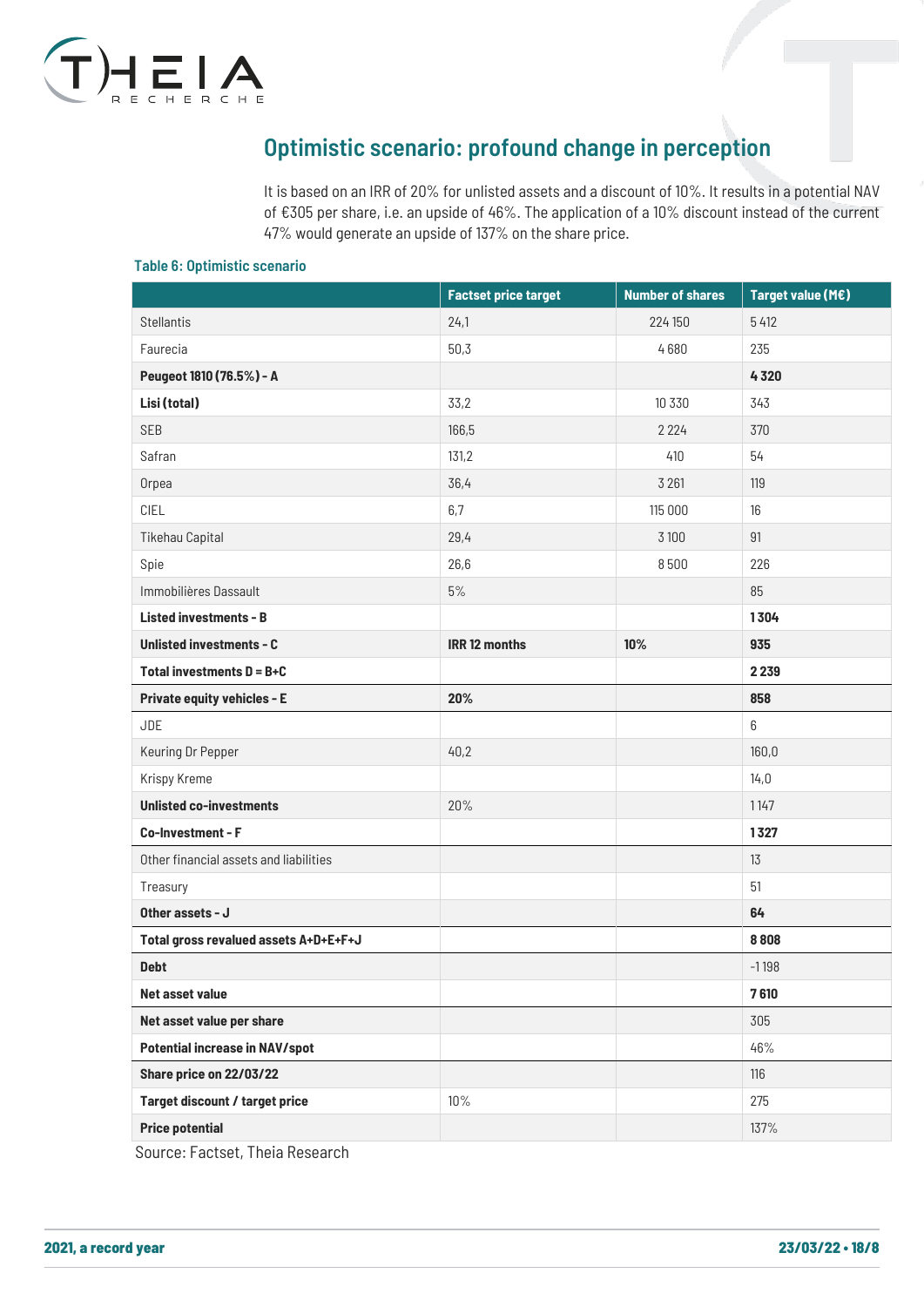| Income statement as of $12/31(ME)$          | 2010           | 2011  | 2012    | 2013    | 2014             | 2015  | 2016  | 2017     | 2018           | 2019           | 2020  |
|---------------------------------------------|----------------|-------|---------|---------|------------------|-------|-------|----------|----------------|----------------|-------|
| Income from financial assets                | 30             | 55    | 99      | 53      | 89               | 159   | 172   | 230      | 154            | 186            | 227   |
| Income from investment properties           | $\overline{2}$ |       | 2       | 1       |                  | 1     | 3     |          | $\overline{2}$ | $\overline{2}$ | 5     |
| Revenue from other activities               | 3              | 3     | 3       | 4       | 3                | 3     | 3     | 4        | 4              | 3              | 3     |
| <b>Revenue from ordinary activities</b>     | 35             | 60    | 104     | 57      | 93               | 164   | 178   | 235      | 160            | 190            | 235   |
| General administration costs                | $-8$           | $-11$ | $-10$   | $-12$   | $-15$            | $-17$ | $-18$ | $-21$    | $-23$          | $-32$          | $-37$ |
| Impairment of available-for-sale assets     | $-9$           | $-7$  | $-11$   | $-1$    | $-2$             | $-5$  | $-1$  | $-4$     |                |                |       |
| Cost of financial debt                      | $-33$          | $-11$ | $-13$   | $-14$   | $-14$            | $-12$ | $-10$ | $-13$    | $-15$          | $-20$          | $-28$ |
| Income of consolidated companies before tax | $-15$          | 31    | 70      | 30      | 61               | 130   | 150   | 197      | 122            | 138            | 170   |
| Share of net income of associates           | 267            | 151   | $-971$  | $-1096$ | 236              | 32    | 18    | 21       | 6              | 9              | $-14$ |
| <b>Consolidated income before tax</b>       | 251            | 182   | $-901$  | $-1066$ | 298              | 161   | 168   | 218      | 128            | 147            | 155   |
| Income taxes (including deferred taxes)     | $\overline{7}$ | $-1$  | 0       | 0       | 10 <sup>10</sup> | -3    | $-18$ | 4        | $-13$          | $-16$          | 11    |
| <b>Consolidated net income</b>              | 258            | 181   | $-901$  | $-1066$ | 307              | 159   | 150   | 222      | 115            | 131            | 166   |
| Of which minority interests                 | $\theta$       | 0     | 0       | 0       | 1                | 1     | 0     | $\Omega$ | $\Omega$       | 0              | $-32$ |
| Of which group share                        | 258            | 181   | $-900$  | $-1066$ | 308              | 159   | 150   | 222      | 115            | 131            | 134   |
| Per share                                   |                |       |         |         |                  |       |       |          |                |                |       |
| published                                   | 10,3           | 7,2   | $-35,8$ | $-42,4$ | 12,2             | 6,3   | 6,0   | 8,9      | 4,6            | 5,3            | 5,4   |
| diluted                                     | 10,3           | 7,2   | 35,8    | $-42,4$ | 12,2             | 6,4   | 6,0   | 9,0      | 4,6            | 5,3            | 5,4   |
| Average number of shares                    |                |       |         |         |                  |       |       |          |                |                |       |
| published                                   | 25,16          | 25,16 | 25,16   | 25,16   | 25,16            | 25,16 | 25,07 | 25,07    | 24,92          | 24,92          | 24,92 |
| diluted                                     | 25,16          | 25,16 | 25,16   | 25,16   | 25,16            | 25,16 | 25,07 | 25,07    | 24,92          | 24,92          | 24,92 |
| Caussa : Daugast Invast                     |                |       |         |         |                  |       |       |          |                |                |       |

Source : Peugeot Invest

| 2010           | 2011     | 2012        | 2013         | 2014 | 2015 | 2016     | 2017     | 2018   | 2019     | 2020     |
|----------------|----------|-------------|--------------|------|------|----------|----------|--------|----------|----------|
| 258            | 181      | $-901$      | $-1066$      | 307  | 159  | 150      | 222      | 115    | 131      | 166      |
| 68             | 0        | $-399$      | $-120$       | 1    | 9    | $-3$     | $-6$     | 7      | 17       | 11       |
| 255            | $-15$    | 147         | 198          | 84   | 580  | 26       | 323      | $-264$ | 372      | 203      |
|                |          |             |              |      |      |          |          | 232    | 137      | 94       |
| 4              | $-3$     | $-6$        | $-17$        | 23   | 3    | $-2$     | 3        | $-1$   | $-3$     | $\Omega$ |
|                |          |             |              |      |      |          | $-14$    | 12     | 10       | -49      |
| $\overline{2}$ |          |             |              | $-2$ | $-7$ | 11       | $-16$    | 11     | 7        | $-3$     |
| 328            | $-17$    | $-258$      | 62           | 106  | 585  | 32       | 292      | $-4$   | 540      | 255      |
| 586            | 164      | $-1159$     | $-1004$      | 413  | 743  | 182      | 513      | 111    | 671      | 422      |
| 586            | 164      | $-1159$     | $-1004$      | 413  | 744  | 182      | 513      | 111    | 671      | 112      |
| 0              | $\theta$ | $\mathbf 0$ | $\mathbf{0}$ | $-1$ | $-1$ | $\Omega$ | $\Omega$ | 0      | $\theta$ | 310      |
|                |          |             |              |      |      |          |          |        |          |          |

Source : Peugeot Invest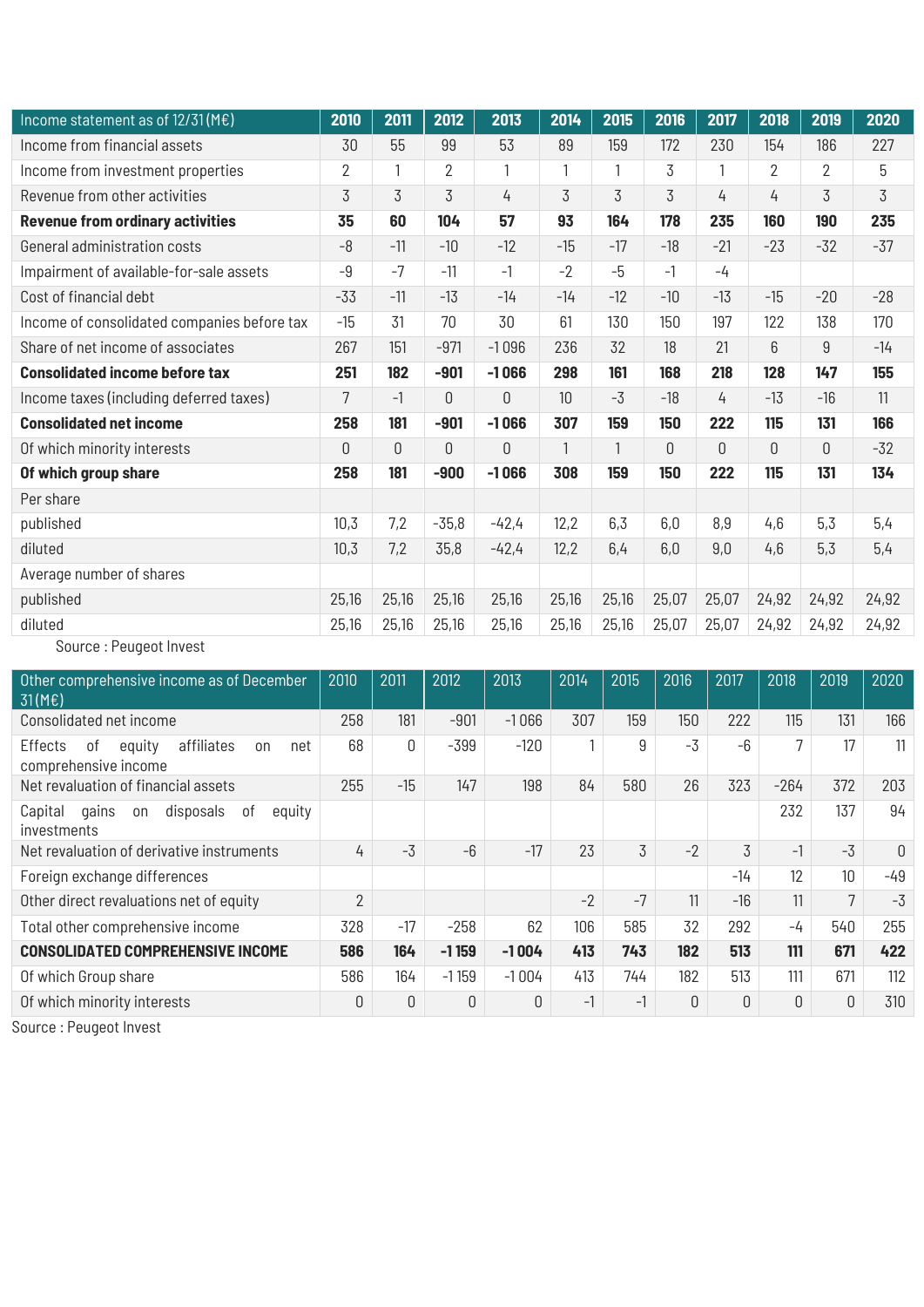| Cash flow as of $12/31$ (ME)                                                 | 2010           | 2011                    | 2012         | 2013           | 2014           | 2015        | 2016           | 2017   | 2018           | 2019           | 2020         |
|------------------------------------------------------------------------------|----------------|-------------------------|--------------|----------------|----------------|-------------|----------------|--------|----------------|----------------|--------------|
| Consolidated net income                                                      | 258            | 181                     | $-901$       | $-1066$        | 307            | 159         | 150            | 222    | 115            | 131            | 166          |
| Net depreciation and provisions                                              | 9              | $\overline{7}$          | 13           | $\mathbf{1}$   | $\overline{2}$ | 5           | $\mathbf{1}$   | 5      | $\overline{2}$ | $\mathbf{1}$   | $\mathbf{1}$ |
| Income on disposal of non-current assets                                     | $-10$          | $-13$                   | $-72$        | $-30$          | $-63$          | $-48$       | $-135$         | $-153$ | $\overline{2}$ | $-7$           | $-61$        |
| Unrealized gains and losses related to changes<br>in fair value              | $-1$           | 0                       | $\mathbf{1}$ | 3              | 4              | $-80$       | $-2$           | 0      | $-73$          | $-63$          | $-148$       |
| Share of profit of associates, net of dividends<br>received                  | $-262$         | $-90$                   | 975          | 1099           | $-232$         | $-28$       | $-14$          | $-16$  | $-1$           | $-4$           | 16           |
| Cost of net financial debt                                                   | 33             | 11                      | 13           | 14             | 14             | 12          | 10             | 13     | 15             | 20             | 29           |
| Income tax expense (current and deferred)                                    | $-7$           | $\mathbf{1}$            | 0            | $\overline{0}$ | $-10$          | 3           | 18             | $-4$   | 13             | 16             | $-11$        |
| Cash flow from operations before cost of net<br>financial debt and tax       | 21             | 98                      | 29           | 21             | 22             | 23          | 28             | 66     | 72             | 94             | $-8$         |
| Taxes payable                                                                | $\overline{0}$ | $-5$                    | 0            | $-1$           | $\mathbf 0$    | $-6$        | $-3$           | 0      | $-7$           | $-7$           | $-1$         |
| Change in working capital requirements<br>related to operations              | $-6$           | 4                       | $-10$        | 6              | $-2$           | 8           | $-7$           | $-2$   | 14             | 1              | $-14$        |
| Net cash provided by operating activities                                    | 15             | 97                      | 18           | 26             | 21             | 25          | 18             | 64     | 79             | 88             | $-22$        |
| Acquisitions of tangible and intangible assets                               | $\mathbb O$    | 0                       | 0            | 0              | 0              | $-1$        | $\mathbf 0$    | $-2$   | $-1$           | 0              | 0            |
| Proceeds from sale of property, plant and<br>equipment and intangible assets | $\overline{0}$ | 0                       |              | $\overline{0}$ | 0              | $\mathbf 0$ | $\overline{0}$ | 0      | $\mathbf{0}$   | $\overline{0}$ | $\mathbf 0$  |
| Acquisitions and disposals of treasury shares                                | $\mathbf 0$    | 0                       | 0            | 0              | $-3$           | $-1$        | 0              | $-29$  | $-1$           | 0              | 0            |
| Acquisitions of financial assets                                             | $-38$          | $-176$                  | $-120$       | $-15$          | $-197$         | $-148$      | $-169$         | $-439$ | $-382$         | $-453$         | $-473$       |
| Proceeds from sale of financial assets                                       | 139            | 76                      | 166          | 48             | 196            | 47          | 84             | 346    | 249            | 235            | 273          |
| Change in other non-current assets                                           | 7              | 0                       | $-7$         | 0              | $-3$           | 33          | -3             | $-8$   | 7              | 0              | $-11$        |
| Net cash used in investing activities                                        | 108            | $-101$                  | 39           | 32             | $-7$           | $-70$       | $-88$          | $-132$ | $-128$         | $-218$         | $-212$       |
| Dividends paid during the year                                               | $-18$          | $-38$                   | $-28$        | $\overline{0}$ | 0              | $-50$       | $-40$          | $-45$  | $-49$          | $-53$          | $-53$        |
| Receipts from new loans                                                      |                | 53                      | 51           | 14             | 7              | 1           | 112            | 243    | 107            | 301            | 373          |
| Loan repayments                                                              | $-80$          |                         | $-48$        | $-54$          | 0              | $-52$       | $-1$           | $-110$ | $\mathbf 0$    | $-79$          | 0            |
| in<br>other<br>financial<br>Change<br>non-current<br>liabilities             | 4              | $-1$                    | $-19$        | $-4$           | $-1$           | 163         | $-1$           | 5      | 0              | $\mathbb O$    | 0            |
| Net financial interests paid                                                 | $-33$          | $-11$                   | $-13$        | $-14$          | $-14$          | $-12$       | $-10$          | $-13$  | $-15$          | $-19$          | $-28$        |
| Net cash used in financing activities                                        | $-126$         | $\overline{\mathbf{2}}$ | $-57$        | $-59$          | -8             | 50          | 60             | 79     | 42             | 149            | 291          |
| Change in net cash position                                                  | $-4$           | $-2$                    | $\mathbf{1}$ | $-1$           | 7              | 5           | $-10$          | 11     | -6             | 19             | 57           |
| Cash and cash equivalents at the beginning of<br>the year                    | 9              | 6                       | 4            | 5              | 4              | 11          | 16             | 6      | 17             | 11             | 31           |
| Cash and cash equivalents at the end of the<br>period                        | 6              | 4                       | 5            | 4              | 11             | 16          | 6              | 17     | 11             | 31             | 88           |

Source : Peugeot Invest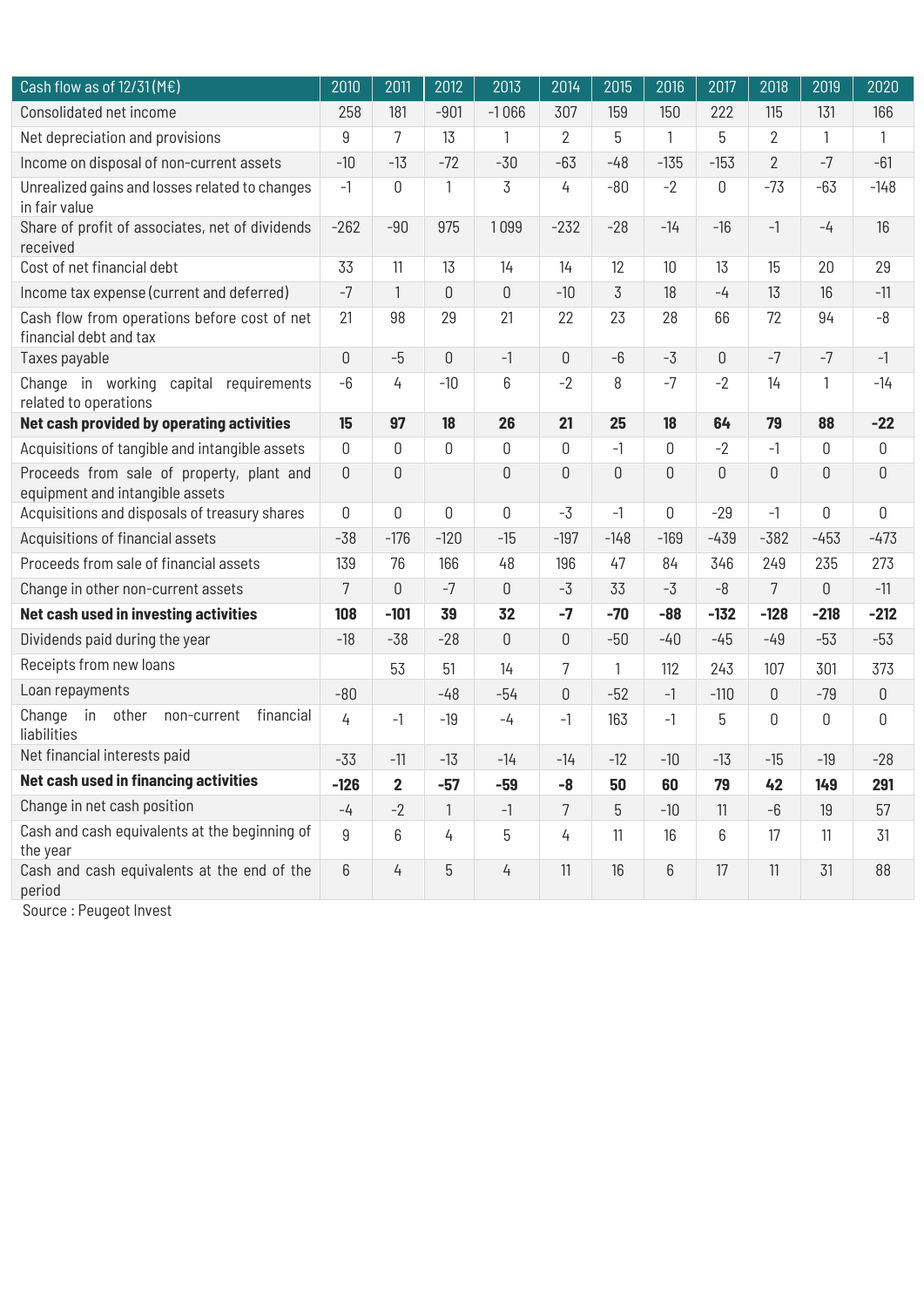| Balance sheet as of $12/31(ME)$             | 2010             | 2011           | 2012           | 2013         | 2014             | 2015           | 2016           | 2017           | 2018           | 2019           | 2020           |
|---------------------------------------------|------------------|----------------|----------------|--------------|------------------|----------------|----------------|----------------|----------------|----------------|----------------|
| Concessions, patents, similar values        | $\theta$         | $\mathbb O$    | 0              | $\mathbb O$  | 0                | 0              | $\mathbf 0$    | $\theta$       | $\mathbf 0$    | $\mathbf 0$    | 0              |
| Intangible assets                           | 0                | 0              | 0              | $\mathbb O$  | $\boldsymbol{0}$ | 0              | 0              | 0              | 0              | 0              | 0              |
| Investment properties                       | 17               | 17             | 17             | 16           | 16               | 16             | 18             | 18             | 19             | 19             | 22             |
| Land                                        | 13               | 13             | 13             | 13           | 13               | 13             | 13             | 13             | 13             | 13             | 13             |
| <b>Buildings</b>                            | $\mathbf{1}$     | $\mathbf{1}$   | $\mathbf{1}$   | $\mathsf 0$  | 0                | $\overline{0}$ | 0              | $\mathbf 0$    | $\overline{2}$ | $\overline{2}$ | $\mathbf{1}$   |
| Plantations                                 | 1                | $\mathbf{1}$   | 1              | 1            | 1                | $\mathbf{1}$   | 1              | 1              | 1              | 1              | 1              |
| Other fixed assets                          | $\boldsymbol{0}$ | $\mathbb O$    | 0              | $\mathbb O$  | $\mathbf{1}$     | $\mathbf{1}$   | 1              | $\overline{2}$ | 1              | $\mathbf{1}$   | $\mathbf{1}$   |
| Rental rights of use                        |                  |                |                |              |                  |                |                |                |                | 4              | $\overline{3}$ |
| Property, plant and equipment               | 33               | 32             | 32             | 32           | 31               | 32             | 34             | 35             | 36             | 41             | 43             |
| Investments in associates (equity method)   | 3 2 3 7          | 3 3 5 0        | 2033           | 815          | 206              | 286            | 222            | 248            | 258            | 287            | 274            |
| Non-consolidated investments                | 762              | 896            | 1002           | 1200         | 2035             | 2686           | 2967           | 3 3 4 1        | 3 1 7 2        | 3792           | 4738           |
| Fixed assets from portfolio activity (FAPI) | 169              | 151            | 151            | 164          | 259              | 363            | 485            | 745            | 1133           | 1515           | 1607           |
| Other non-current financial assets          | 53               | $\mathsf 0$    | 10             | 16           | 114              | 206            | 4              | 12             | 6              | 6              | 25             |
| Non-current financial assets                | 4 2 21           | 4397           | 3 1 9 5        | 2 1 9 5      | 2616             | 3540           | 3678           | 4347           | 4568           | 5600           | 6644           |
| Deferred taxes - Assets                     | 14               | $9\,$          | 12             | 22           | 16               | 21             | 3              | 5              | 3              | 4              | 29             |
| Non-current assets                          | 4 2 6 7          | 4 4 3 9        | 3 2 3 9        | 2 2 4 8      | 2663             | 3593           | 3 7 15         | 4386           | 4607           | 5644           | 6 716          |
| <b>Stocks</b>                               | 10               | 10             | 9              | 10           | 10               | 11             | 10             | 10             | 7              | 8              | 9              |
| <b>Current taxes</b>                        | $\boldsymbol{0}$ |                | 4              | $\mathbf 0$  | $\mathbf{1}$     | 0              | $\overline{2}$ | 4              | 0              |                | 7              |
| Other receivables                           | $\mathbf{1}$     | $\mathbf{1}$   | $\overline{2}$ | $\mathbf{1}$ | $\mathbf{1}$     | $\mathbf{1}$   | $\overline{2}$ | 7              | $\overline{2}$ | 3              | 5              |
| Cash and cash equivalents                   | 6                | 4              | 5              | 4            | 11               | 16             | 6              | 17             | 11             | 31             | 88             |
| <b>Current assets</b>                       | 16               | 16             | 20             | 15           | 23               | 29             | 20             | 38             | 21             | 41             | 108            |
| <b>Total Assets</b>                         | 4283             | 4 4 5 5        | 3 2 5 9        | 2 2 6 4      | 2686             | 3622           | 3736           | 4424           | 4628           | 5685           | 6825           |
| Capital contributed                         | 25               | 25             | 25             | 25           | 25               | 25             | 25             | 25             | 25             | 25             | 25             |
| Premiums related to capital                 | 158              | 158            | 158            | 158          | 158              | 158            | 158            | 158            | 158            | 158            | 158            |
| Reserves                                    | 3 4 4 7          | 3651           | 3546           | 2708         | 1744             | 2586           | 2737           | 3 104          | 3 2 7 1        | 3 8 7 4        | 4 0 11         |
| INCOME FOR THE YEAR (Group share)           | 258              | 181            | $-900$         | $-1066$      | 308              | 159            | 150            | 222            | 115            | 131            | 134            |
| Total capital and reserves (Group share)    | 3889             | 4 0 16         | 2829           | 1825         | 2 2 3 6          | 2928           | 3070           | 3509           | 3570           | 4 1 8 9        | 4328           |
| Minority interests                          | 1                | 1              |                | 0            | 0                | $-1$           | $-1$           | 0              | 0              | $-1$           | 619            |
| <b>TOTAL EQUITY</b>                         | 3890             | 4017           | 2830           | 1826         | 2 2 3 6          | 2928           | 3069           | 3509           | 3569           | 4 188          | 4947           |
| Non-current financial liabilities           | 342              | 389            | 376            | 372          | 376              | 593            | 587            | 817            | 935            | 1340           | 1713           |
| Deferred taxes - Liabilities                | 44               | 37             | 40             | 52           | 56               | 85             | 68             | 83             | 98             | 134            | 125            |
| Provisions                                  | 0                | $\mathbb O$    | 0              | $\mathbb O$  | 0                | 0              | 1              | 1              | 1              | 1              | 1              |
| Other non-current liabilities               | 1                | $\mathsf 0$    | 0              | 0            | 1                | 0              | 1              | $\mathbb O$    | 0              | 0              | $\mathsf 0$    |
| TOTAL NON-CURRENT LIABILITIES               | 387              | 427            | 417            | 424          | 432              | 679            | 656            | 901            | 1034           | 1474           | 1838           |
| <b>Current financial liabilities</b>        | 5                | $\overline{3}$ | 10             | 10           | 15               | 5              | 5              | 7              | 12             | 9              | 10             |
| Current taxes                               |                  | 4              |                | 0            | $\mathbf 0$      | 5              | 0              | 0              | 7              | 2              | 13             |
| Other debts                                 | $\overline{2}$   | $\overline{4}$ | 3              | 4            | 3                | 6              | 5              | 8              | 6              | 11             | 17             |
| TOTAL CURRENT LIABILITIES                   | 6                | 12             | 12             | 14           | 18               | 15             | 10             | 14             | 25             | 23             | 39             |
| <b>Total liabilities</b>                    | 4 2 8 3          | 4 4 5 5        | 3 2 5 9        | 2 2 6 4      | 2686             | 3622           | 3736           | 4424           | 4628           | 5685           | 6825           |

Source : Peugeot Invest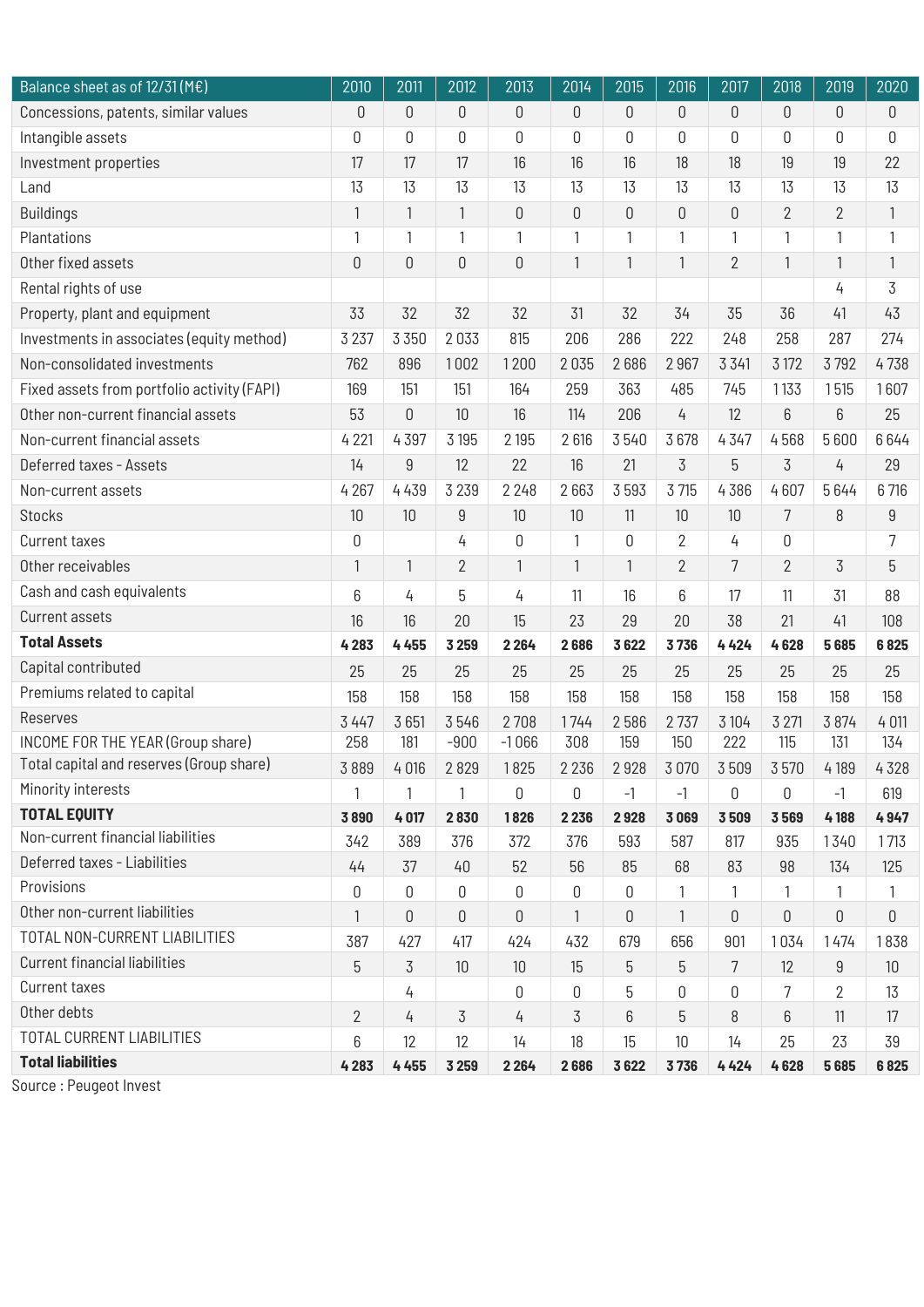#### <span id="page-21-0"></span>Risk of conflicts of interest

| <b>Nature</b>                                                     |                |
|-------------------------------------------------------------------|----------------|
| <b>Consulting contract of any kind</b>                            | N <sub>0</sub> |
| <b>Research contract</b>                                          | Yes            |
| Equity investment by Theia Research or the author of the<br>study | N <sub>0</sub> |
| <b>Proofreading by the company</b>                                | No             |
| <b>Other</b>                                                      | N <sub>0</sub> |

#### <span id="page-21-1"></span>**Disclaimer**

This publication has been prepared by Theia Research. It is provided for information purposes only and does not constitute a solicitation to buy or sell any of the securities mentioned herein. This publication does not constitute, and shall not be deemed to constitute, an offer to the public or a solicitation of an offer of any kind.

This document (including attachments) is strictly confidential and is intended for professional or qualified investors only. The distribution, possession or delivery of this document in or from certain jurisdictions may be restricted or prohibited by law. Persons receiving this document are required to inform themselves of and to observe any such limitations or prohibitions. Neither Theia Research, its agents or advisors, nor any other person shall accept any liability to any person by reason of the distribution, possession or delivery of this document in or from any jurisdiction.

The information contained in this publication, as well as all opinions expressed herein, are based on sources believed to be reliable. However, Theia Research makes no representation or warranty as to the accuracy or completeness of the information contained herein, and no representation or warranty is made as to its accuracy or completeness. All opinions, projections and/or estimates contained in this publication reflect the judgment of Theia Research as of the date hereof and are subject to change without notice.

It is possible that Theia Research has concluded a contract with the issuer on which the financial analysis is based with a view to drafting and distributing one or more publications. However, where applicable, these publications have been produced by Theia Research independently, in accordance with the ethics and rules of the profession.

This document may not be distributed to persons subject to certain restrictions. In particular, in the United Kingdom, this document may only be accessed by persons who are "authorised or exempted persons" under the United Kingdom Financial Services Act 1986, or any regulations made thereunder, or persons as described in section 11(3) of the Financial Services Act 1986 (Investment Advertisement) (Exemption) Order 1997. This document may not be distributed or disclosed, directly or indirectly, to any other person. Any person who comes into possession of this publication must inform themselves of and observe any such restrictions.

Similarly, this publication may not be distributed in the United States or to its nationals. The securities discussed in this publication have not been registered with the Securities and Exchange Commission and sending these studies to a U.S. resident is prohibited

No part of this study may be reproduced or disseminated in any way without the permission of Theia Research.